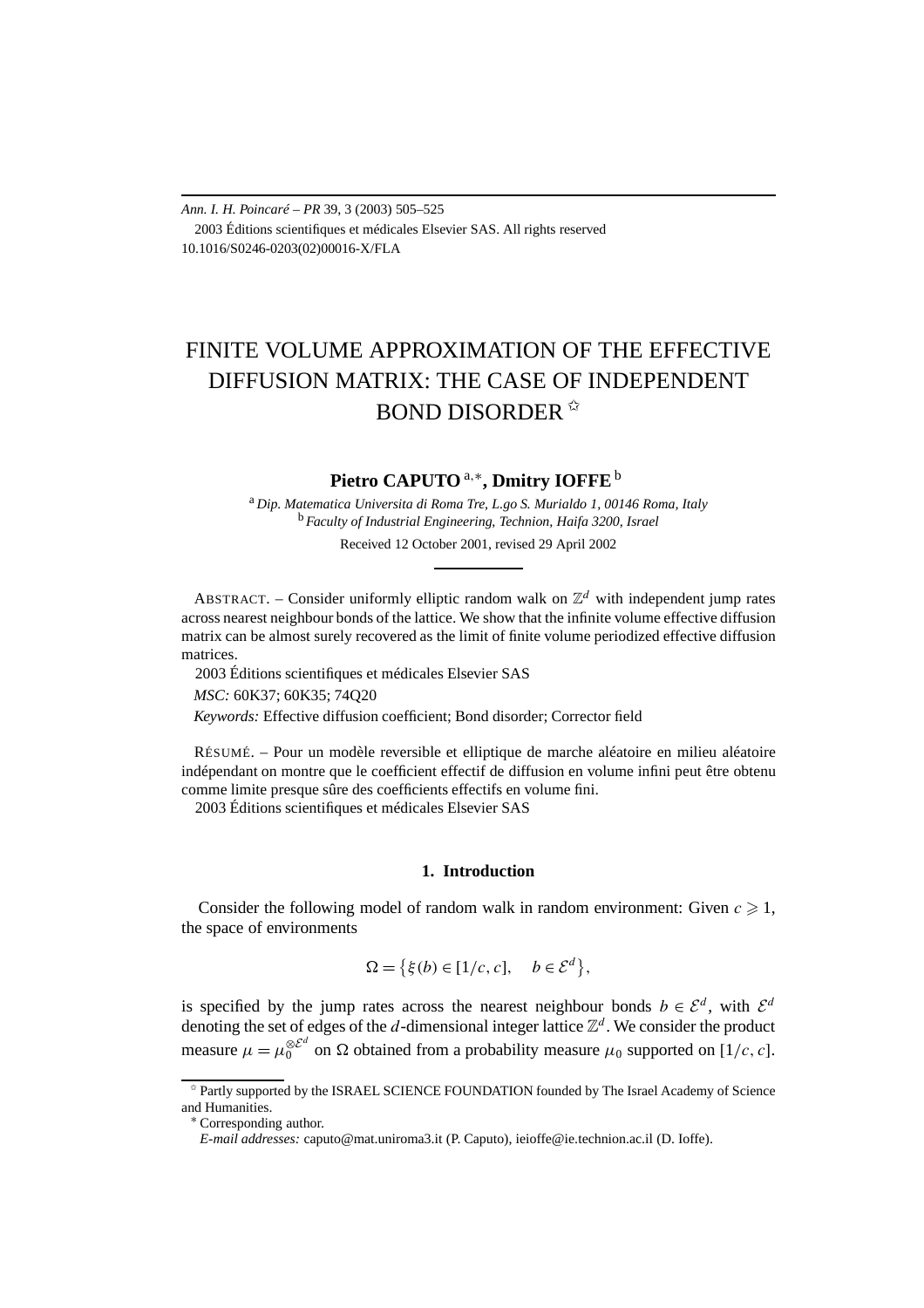For every fixed realization  $\xi \in \Omega$  of the environment we denote  $X(t, \xi)$  the nearest neighbour continuous time random walk on  $\mathbb{Z}^d$  which starts at the origin and jumps according to  $\xi(b)$  rates. The symbol  $\mathbb{E}^{\xi}$  stands for expectation over this process. This is the *quenched* regime.

In the *annealed* regime the initial random environment is sampled from  $\mu$ . In the uniformly elliptic case we consider here the infinite volume annealed homogenization result is well known [14,11,10,3], and the effective diffusion matrix *D* of  $X(t) = X(t, \xi)$ is defined by

$$
\forall v \in \mathbb{R}^d \quad (Dv, v) = \sum_{i,j=1}^d v_i D^{ij} v_j = \lim_{t \to \infty} \frac{1}{t} \mathbb{E}_{\mu} \mathbb{E}^{\xi} ((X(t, \xi), v))^2.
$$
 (1.1)

We shall briefly recall the Kipnis–Varadhan theory and the variational formula for  $(Dv, v)$  in Section 2.1. Meanwhile let us proceed with describing the finite volume approximation for the random environment. This is done in a straightforward fashion: Let  $N \in \mathbb{Z}_+$  and denote by  $\pi_N \xi$  the periodized bond configuration

$$
(\pi_N \xi)_i(x) = \xi_i(\dot{x}), \quad x \in \mathbb{Z}^d, \ \dot{x} \in T_N \stackrel{\Delta}{=} \mathbb{Z}^d / 2N\mathbb{Z}^d, \tag{1.2}
$$

where  $\xi_i(x)$ ,  $i = 1, ..., d$ , stands for the rate  $\xi(b)$  across the bond  $b = (x, x + e_i)$ , with *e<sub>i</sub>* the unit vector in the *i*th direction. Here  $\dot{x} \in \{-N, \ldots, N-1\}^d$ ,  $x = \dot{x} + 2Nz$ ,  $z \in \mathbb{Z}^d$ , and  $\pi_N \xi$  is a periodic configuration which coincides with  $\xi$  on the bonds belonging to the torus  $T_N$ . We consider the process  $X(t, \pi_N \xi)$  describing a particle moving in  $\mathbb{Z}^d$  according to the rates  $\pi_N \xi$ . As we shall recall in the beginning of Section 3, the finite volume homogenization result for  $X(t, \pi_N \xi)$  is, actually, a much simpler statement than the infinite volume one. In particular, there is essentially no difference between the quenched and annealed regimes, and  $\forall \xi \in \Omega$  the finite volume effective diffusion matrix  $D_N(\xi)$  is well defined and given by

$$
\forall v \in \mathbb{R}^d \quad \left(D_N(\xi)v, v\right) = \sum_{i,j=1}^d v_i D_N^{ij}(\xi)v_j = \lim_{t \to \infty} \frac{1}{t} \mathbb{E}^{\pi_N \xi} \left(\left(X(t, \pi_N \xi), v\right)\right)^2.
$$

Notice that in general the value of  $D_N = D_N(\xi)$  depends on the realization of the periodized environment  $\pi_N \xi$ .

Our main result here asserts that the finite volume effective diffusivities are rapidly self-averaging and, furthermore, the sequence  $\{D_N(\xi)\}\)$  converges to the annealed infinite volume diffusivity *D*.

THEOREM 1.1. – *There exists a power*  $v = v(c, d) > 0$ *, such that:* 

$$
\max_{i,j} \mu(|D_N^{ij}(\xi) - \mathbb{E}_{\mu} D_N^{ij}(\xi)| > N^{-\nu}) < e^{-N^{\nu}},
$$
\n(1.3)

*for all N sufficiently large. Furthermore,*

$$
\lim_{N \to \infty} \mathbb{E}_{\mu} D_N(\xi) = D. \tag{1.4}
$$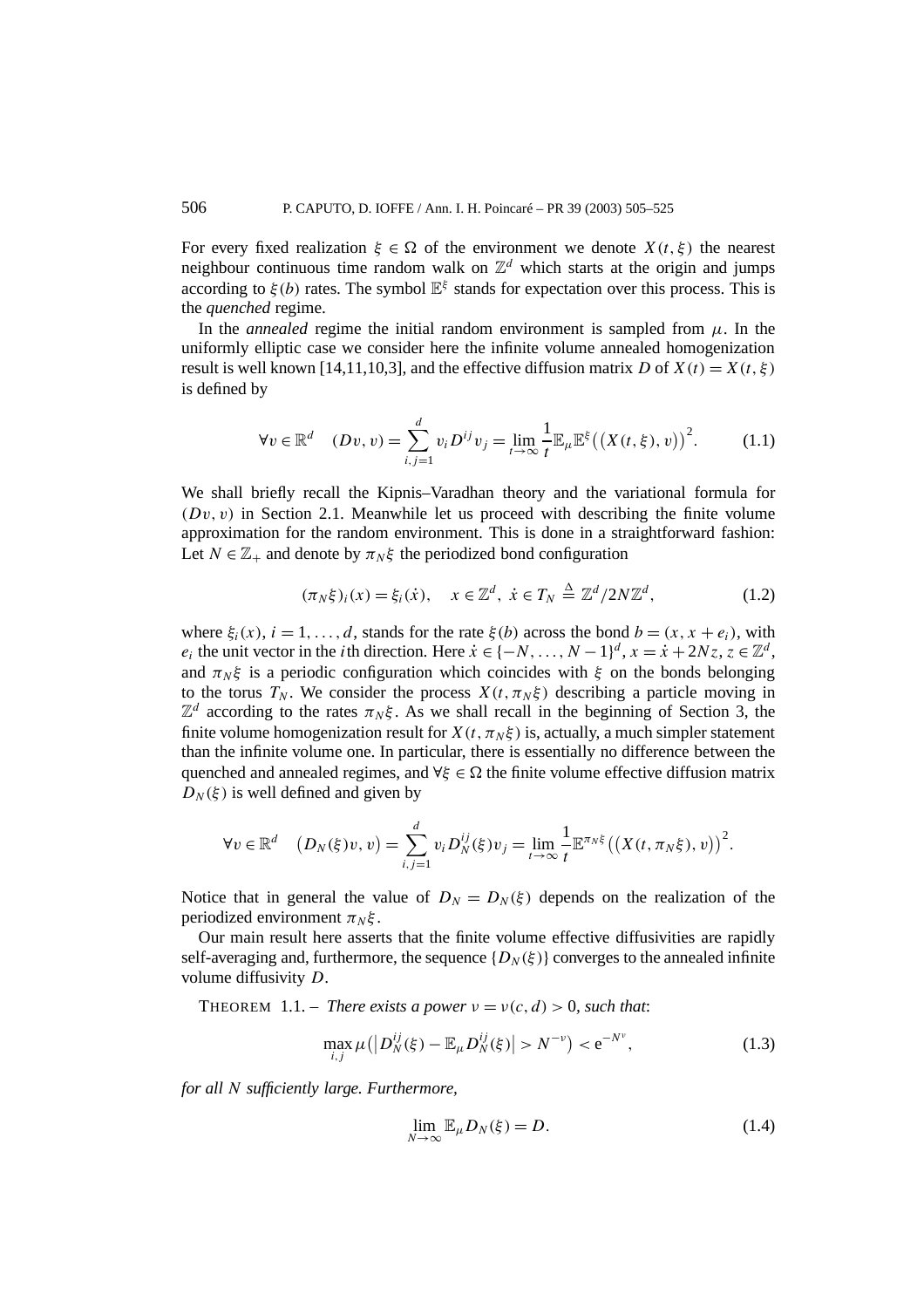*Remark* 1. – As it has been pointed out by an anonymous referee it happens to be an easy matter to prove a complementary exponential lower bound: There exist  $\varepsilon > 0$  and  $\kappa > 0$  such that

$$
\max_{i,j} \mu(|D_N^{ij}(\xi) - \mathbb{E}_{\mu} D_N^{ij}(\xi)| > \varepsilon) > e^{-\kappa N^d}.
$$

A sharp large deviation type description of  $D_N(\xi)$  remains an open problem.

Of course, as an immediate consequence of Theorem 1.1 we obtain that  $\mu$ -almost surely,

$$
\lim_{N \to \infty} D_N(\xi) = D. \tag{1.5}
$$

Our proof of Theorem 1.1 strongly relies on specific properties of the environment measure  $\mu$ : the concentration type result (1.3) relies on the independence of the jump rates  $\xi(b)$ , whereas the proof of (1.4) makes use of the exchangeability of the joint distribution of *ξ(b)*. Most recently the dual variational description of the inverse matrices  $D_N^{-1}$  and  $D^{-1}$  has been used to establish the convergence result (1.5) in the general context of ergodic jump rates [17]. The finite volume estimate  $(1.3)$  should, of course, require more stringent assumptions on the mixing properties of the *ξ* -field and so far (1.3) seems to be the only result in this direction. Also, as we shall explain in Section 4.5, our proof has an additional advantage of giving a natural interpretation of the translation covariant states for a harmonic interface in a random environment in terms of the Funaki– Spohn states [5].

We would like to mention that approximation results of the type  $(1.4)$  or  $(1.5)$  go beyond the general spectral analysis of the Kipnis–Varadhan approach as developed in [10] or [3]. This issue is briefly addressed in Section 4.4. Similar approximation results have been recently derived in [12] in a much more delicate case of the self-diffusion coefficient of the tagged particle in the exclusion process.

Our main motivation for this work came from the theory of massless gradient fields on  $\mathbb{Z}^d$ . These are specified by the formal Hamiltonian

$$
\mathcal{H}(\phi) = \sum_{x} \sum_{i=1}^{d} U(\nabla_i \phi(x)) = \sum_{x} \sum_{i=1}^{d} U(\eta_i(x)),
$$

where  $\nabla_i$  is the discrete lattice gradient;  $\eta_i(x) = \nabla_i \phi(x) = \phi(x + e_i) - \phi(x)$ . In the uniformly elliptic case,  $1/c \leq U''(·) \leq c$ , the infinite volume gradient states exist in any dimension  $d \geq 1$ , and, as it has been established in the paper by Funaki and Spohn [5], any translation invariant infinite volume gradient state is decomposable into the convex combination of the extremal states (the so called Funaki–Spohn states), which can be constructed as limits of finite volume periodized measures with appropriately tilted slopes. The very same approximation by the periodized states leads [5] to a meaningful definition of the (slope-dependent) surface tension. The latter is known to be strictly convex [4,7].

On the mesoscopic level, the integral of the surface tension happens to be precisely the large deviation rate function for the appropriately scaled height field [4], and it has been conjectured in [7] that the Hessian of the surface tension governs the equilibrium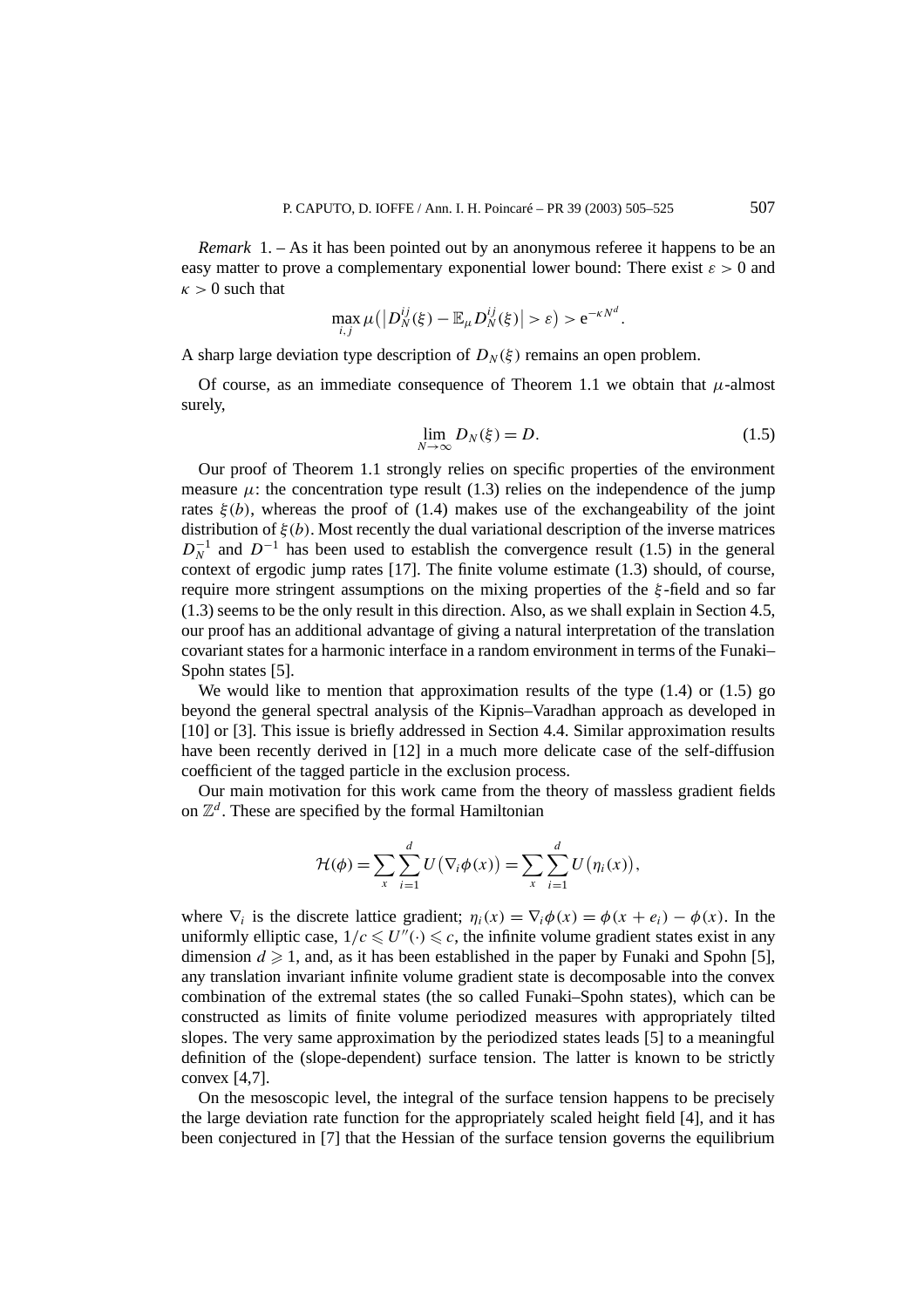fluctuations in the corresponding Funaki–Spohn state. In view of the random walk representation developed in [4], this conjecture would follow from an approximation result along the lines of Theorem 1.1, but for a different type of environment. We refer to [7] for further details. To the best of our knowledge this is still an open problem.

The paper is organized as follows: In Section 2 we briefly recall the variational formula for the infinite volume effective diffusion matrix and express it in terms of the corrector field. The relevant properties of the corrector field are listed in Proposition 2.1 and, other way around, we show that for every  $v \in \mathbb{R}^d$  the corrector field  $\psi_v$  is uniquely determined by these properties. Subsequently,  $\psi$ <sub>*n*</sub> is recovered as the  $L^2(\mu)$  limit of the periodized corrector fields  $\psi_{N,v}$  in Proposition 3.1 of Section 3. This already leads to the convergence of the averaged finite volume effective diffusivities  $\mathbb{E}_{\mu}D_{N}(\xi)$ , Corollary 3.2. In Section 4 we show that  $D_N(\xi)$  concentrates around its expected value  $\mathbb{E}_{\mu}D_N(\xi)$ . The concentration estimates of Section 4.3 prove the main claim in Theorem 1.1. The key ingredient of the proof is an a-priori  $L^p$  estimate of Section 4.1, which is used to derive appropriate bounds on the Hamming distance in Section 4.2. By Meyers argument such  $L^p$  estimate follows from discrete version of Calderon–Zygmund inequality. Since we could not find direct references to the latter, the proof is sketched in Appendix A.

#### **2. Diffusivity in the infinite medium**

#### **2.1. The variational formula**

We will denote  $\xi_i(x)$ ,  $i = 1, \ldots, d$ ,  $x \in \mathbb{Z}^d$ , the rate  $\xi(b)$  at the bond  $b = (x, x + e_i)$ , with  $e_i$  the unit vector in the *i*th direction. When we write  $\xi_i$  only we mean  $\xi_i(0)$ .  $\tau_{\nu}\xi$ denotes the shifted configuration  $(\tau_v \xi)_i(x) = \xi_i(x - y)$ ,  $x, y \in \mathbb{Z}^d$ ,  $i = 1, ..., d$ . We also use the notation, for any  $f : \Omega \to \mathbb{R}$ ,

$$
D_i f(\xi) = f(\tau_{-e_i} \xi) - f(\xi), \qquad D_i^* f(\xi) = -D_i f(\tau_{e_i} \xi).
$$

In the above notation the associated process of the environment  $\xi_t = \tau_{X(t)}\xi$  seen from the particle (see [10,3]) is a Markov process with infinitesimal generator

$$
\mathcal{L}f(\xi) = -\sum_{i=1}^{d} D_i^*(\xi_i D_i f)(\xi).
$$
 (2.1)

By translation invariance  $\mu$  is a reversible measure for this process and (2.1) defines a bounded self adjoint operator in  $L^2(\mu)$  with  $\mathbb{E}_{\mu}[g\mathcal{L}f] = -\sum_{i=1}^d \mathbb{E}_{\mu}[\xi_i D_i g D_i f],$ *f, g*  $\in L^2(\mu)$ .

It is well known [3] that the annealed effective diffusion matrix *D* in (1.1) can be recovered from the variational formula:

$$
(Dv, v) = 2 \inf_{f \in L^2(\mu)} \sum_{i=1}^d \mathbb{E}_{\mu} (\xi_i (v_i + D_i f)^2).
$$
 (2.2)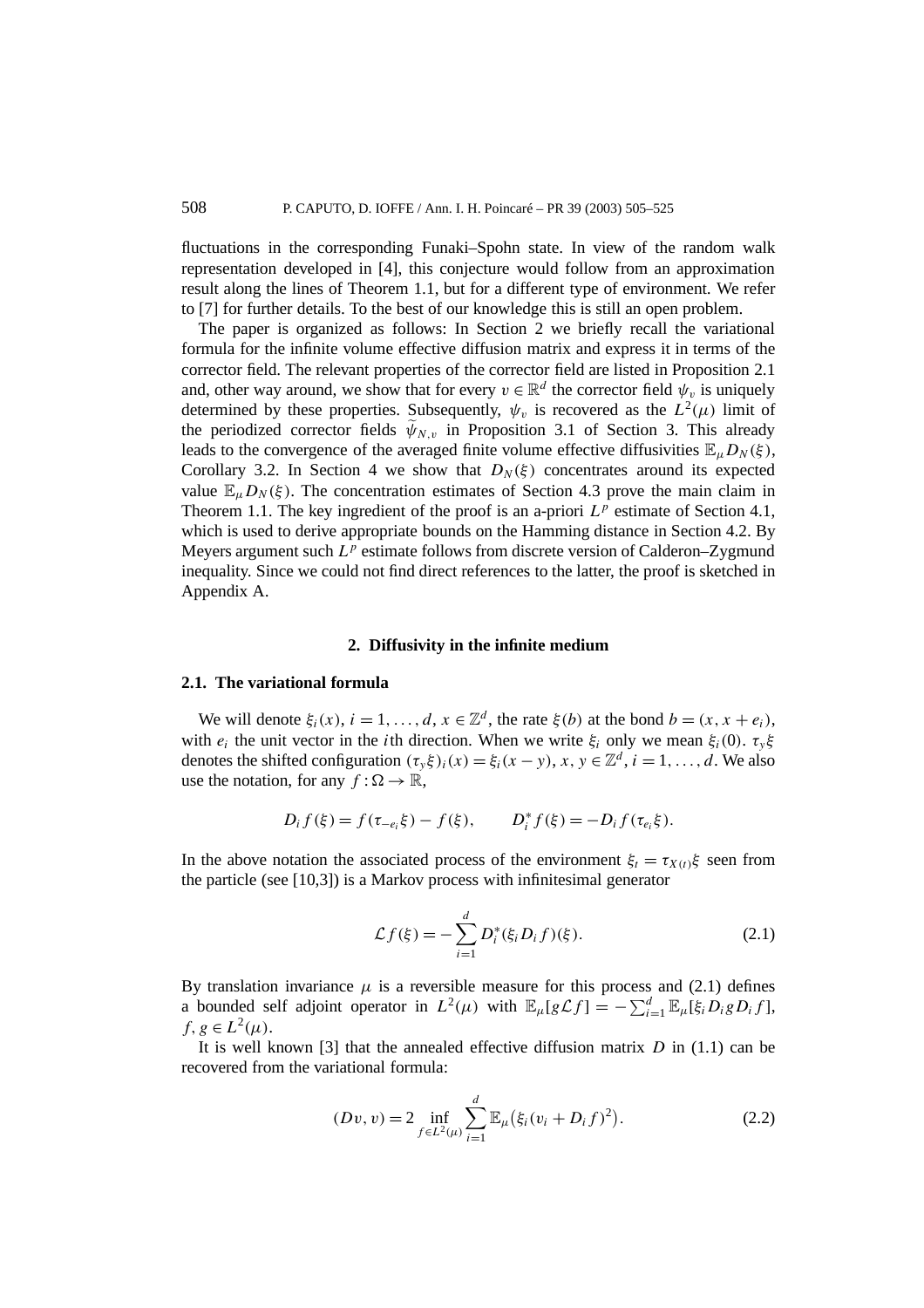#### **2.2. Corrector field**

In general, the above variational problem cannot be solved for *f* . However the next proposition shows that if we only look at "gradients" of *f* the problem has a unique solution.

**PROPOSITION** 2.1. – *For every*  $v \in \mathbb{R}^d$  *we have* 

$$
(Dv, v) = 2\sum_{i=1}^{d} v_i \mathbb{E}_{\mu} \xi_i (v_i + \psi_v^i) = 2\sum_{i=1}^{d} \mathbb{E}_{\mu} \xi_i (v_i + \psi_v^i)^2
$$
(2.3)

*where*  $\psi_v^i$ ,  $i = 1, \ldots, d$ , are the unique elements of  $L^2(\mu)$  such that

- $\mathbb{E}_{\mu} \psi_v^i = 0$ ,
- $\sum_{i=1}^{d} D_i^* [\xi_i (v_i + \psi_v^i(\xi))] = 0, \mu$ -a.s.,
- $D_k \psi_v^i = D_i \psi_v^k$ ,  $\mu$ -a.s.,  $i, k = 1, ..., d$ .

The above statement is well known and can be proven in several ways [18,14,9]. However, for the convenience of the reader and for the purpose of recalling relevant quantities in the Kipnis–Varadhan approach a proof is given below.

*Proof.* – For any vector  $v \in \mathbb{R}^d$  we define the local drift or current along *v* as

$$
\varphi_v(\xi) = \sum_{i=1}^d v_i(\xi_i(0) - \xi_i(-e_i)) = -\sum_{i=1}^d v_i D_i^* \xi_i(0). \tag{2.4}
$$

Let us now define the functions

$$
\chi_v^{\lambda} = (-\mathcal{L} + \lambda)^{-1} \varphi_v, \quad \lambda > 0, \ v \in \mathbb{R}^d,
$$
 (2.5)

or, in terms of the process:

$$
\chi_v^{\lambda}(\xi) = \mathbb{E}^{\xi} \int\limits_0^{\infty} e^{-\lambda t} \varphi_v(\tau_{X(t)}\xi) dt.
$$

Following Kipnis and Varadhan [10], Theorem  $1.3$  – see also [16] – one can use the spectral resolution of the non-negative operator  $-\mathcal{L}$  on  $L^2(\mu)$  to prove

$$
\lambda \mathbb{E}_{\mu} (\chi_v^{\lambda})^2 \to 0, \quad \lambda \to 0^+.
$$
 (2.6)

Moreover one can prove that there exist functions  $\psi_v^i \in L^2(\mu)$ ,  $i = 1, \ldots, d$ , such that

$$
\sum_{i=1}^{d} \mathbb{E}_{\mu} \xi_i \left( D_i \chi_v^{\lambda} - \psi_v^i \right)^2 \to 0, \quad \lambda \to 0^+, \tag{2.7}
$$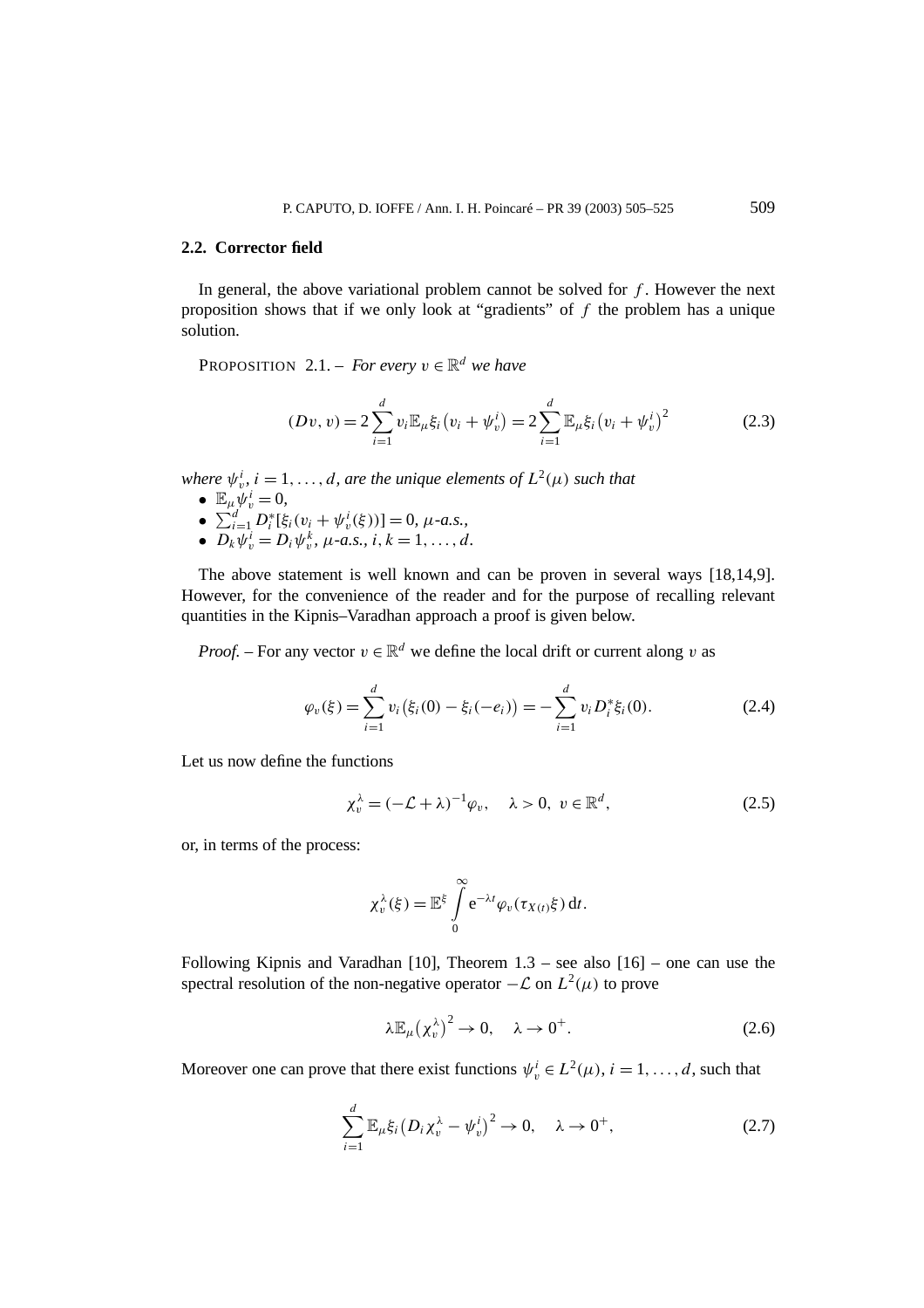which in turn by the ellipticity of  $\xi$  implies strong convergence of  $D_i \chi_v^{\lambda}$  to  $\psi_v^i$  in  $L^2(\mu)$ . In particular, we have

$$
\mathbb{E}_{\mu}(\varphi_{v}(-\mathcal{L})^{-1}\varphi_{v})=\lim_{\lambda\to 0^{+}}\mathbb{E}_{\mu}\varphi_{v}\chi_{v}^{\lambda}=-\lim_{\lambda\to 0^{+}}\sum_{i=1}^{d}v_{i}\mathbb{E}_{\mu}\xi_{i}D_{i}\chi_{v}^{\lambda}=-\sum_{i=1}^{d}v_{i}\mathbb{E}_{\mu}\xi_{i}\psi_{v}^{i}.
$$

Since (2.2) is equivalent to

$$
(Dv, v) = 2 \sum_{i=1}^{d} \mathbb{E}_{\mu}(\xi_i) v_i^2 - 2 \mathbb{E}_{\mu} (\varphi_v(-\mathcal{L})^{-1} \varphi_v), \qquad (2.8)
$$

we obtain the first identity in (2.3).

To prove the second one we observe that

$$
\sum_{i=1}^{d} \mathbb{E}_{\mu} \xi_i (\psi_v^i)^2 = -\sum_{i=1}^{d} v_i \mathbb{E}_{\mu} \xi_i \psi_v^i.
$$
 (2.9)

This follows from (2.6) and the convergence of  $D_i \chi_v^{\lambda}$  to  $\psi_v^i$  (2.7) since

$$
\sum_{i=1}^{d} \mathbb{E}_{\mu} \xi_{i} (\psi_{v}^{i})^{2} = \lim_{\lambda \to 0^{+}} \sum_{i=1}^{d} \mathbb{E}_{\mu} \xi_{i} (D_{i} \chi_{v}^{\lambda})^{2} = \lim_{\lambda \to 0^{+}} \mathbb{E}_{\mu} (\chi_{v}^{\lambda} (-\mathcal{L}) \chi_{v}^{\lambda})
$$

$$
= \lim_{\lambda \to 0^{+}} \{ \mathbb{E}_{\mu} \chi_{v}^{\lambda} \varphi_{v} - \lambda \mathbb{E}_{\mu} (\chi_{v}^{\lambda})^{2} \} = - \sum_{i=1}^{d} v_{i} \mathbb{E}_{\mu} \xi_{i} \psi_{v}^{i}.
$$

Next we show that the functions  $\psi$ <sub>*v*</sub> satisfy the three properties in the statement. The first property is obvious since  $\psi_v^i$  is the  $L^2(\mu)$ -limit of a gradient and  $\mu$  is translation invariant. To prove the second identity recall that, in view of (2.6)

$$
\lim_{\lambda \to 0^+} \mathbb{E}_{\mu} (f(-\mathcal{L}) \chi_v^{\lambda}) = \mathbb{E}_{\mu} (f \varphi_v), \quad f \in L^2(\mu).
$$

Therefore for any  $f \in L^2(\mu)$  we have

$$
\sum_{i=1}^d \mathbb{E}_{\mu} f D_i^* \big[ \xi_i \big( v_i + \psi_v^i(\xi) \big) \big] = - \mathbb{E}_{\mu} (f \varphi_v) + \lim_{\lambda \to 0^+} \mathbb{E}_{\mu} \big( f(-\mathcal{L}) \chi_v^{\lambda} \big) = 0.
$$

The third identity follows in a similar fashion from  $D_k D_i \chi_v^{\lambda} = D_i D_k \chi_v^{\lambda}$ ,  $\lambda > 0$ .

Finally, to prove uniqueness we adapt the argument of Theorem 2 in [18] and of Proposition 3 in [2]: In the language of [2] the field  $\psi_v(\xi) = (\psi_v^1(\xi), \dots, \psi_v^d(\xi))$  is, by the third of the properties in (2.3), an  $L^2(\mu)$ -cocycle. A straightforward modification of the proof of Proposition 3 in [2] reveals that any  $L^2(\mu)$ -cocycle  $(u^1(\xi), \ldots, u^d(\xi))$  is, in fact, an *L*<sup>2</sup>-limit of gradients: There exists a sequence  $g_{\gamma} \in L^2(\mu)$ ,  $\gamma > 0$ , with

$$
\mathbb{E}_{\mu} (D_k g_{\gamma} - u^k)^2 \to 0, \quad \gamma \to 0^+, \ k = 1, ..., d. \tag{2.10}
$$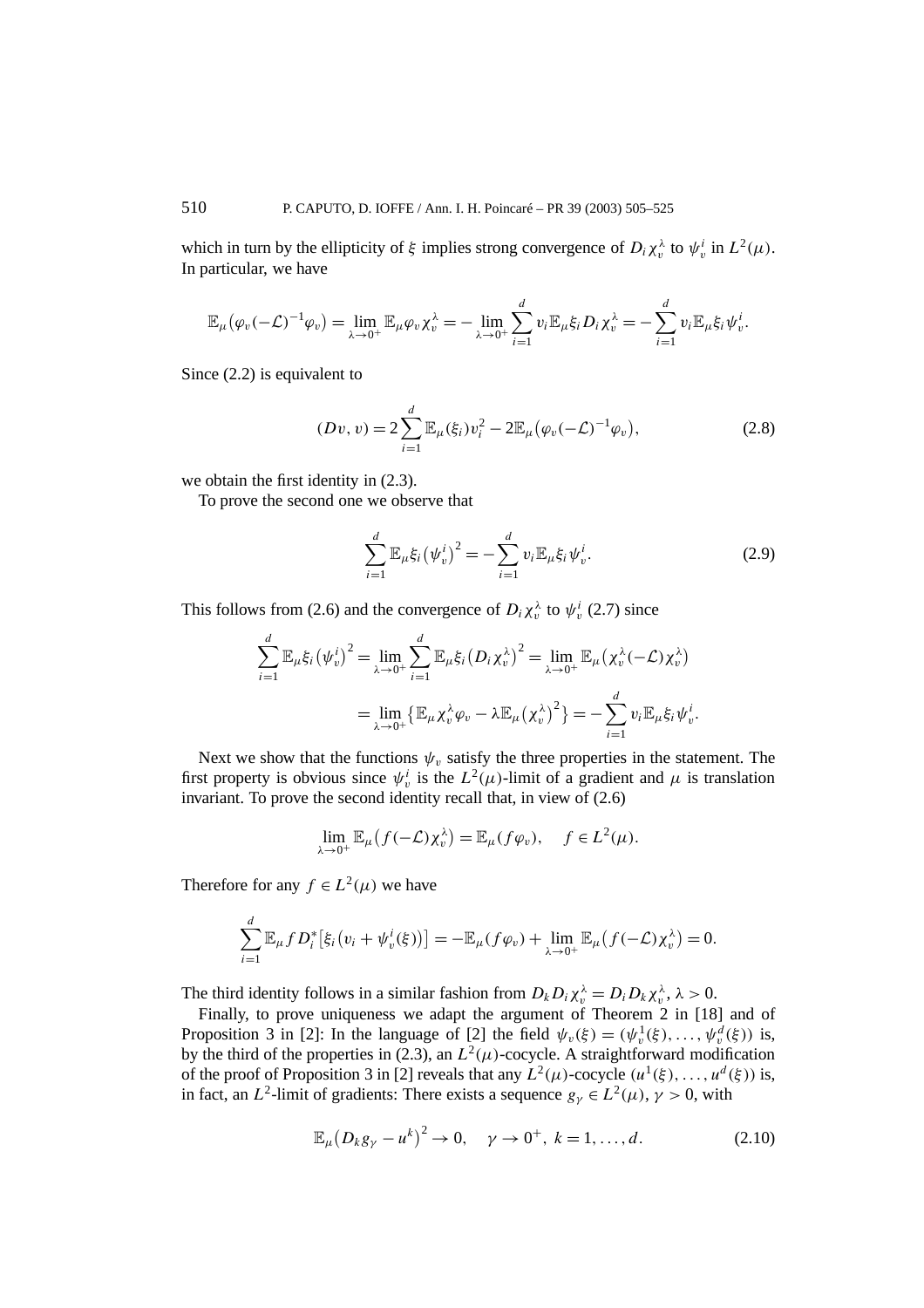Uniqueness of  $\psi_v$  is an easy consequence. Indeed, fix *v* and let  $u^k = \psi_{1,v}^k - \psi_{2,v}^k$ , with  $\psi_{1,y}$ ,  $\psi_{2,y}$  both satisfying the required conditions. We then have

$$
\sum_{k=1}^{d} \mathbb{E}_{\mu} \xi_k u^k D_k f = 0, \quad f \in L^2(\mu). \tag{2.11}
$$

Choosing  $f = g_\nu$  in (2.11), with  $g_\nu$  as in (2.10), we obtain

$$
\sum_{k=1}^{d} \mathbb{E}_{\mu} \xi_k (u^k)^2 = \lim_{\gamma \to 0^+} \sum_{k=1}^{d} \mathbb{E}_{\mu} \xi_k u^k D_k g_{\gamma} = 0,
$$

which, by the ellipticity of  $\xi$ , implies  $u^k = 0$   $\mu$ -a.e.,  $k = 1, \ldots, d$ .  $\Box$ 

*Remark* 2. – Using the linearity in *v* implicit in the definition (2.5) we may define the functions  $\psi^{ij} \triangleq \psi_{e_j}^i$ ,  $i, j = 1, \ldots, d$ , so that

$$
\psi_v^i = (\Psi v)_i \stackrel{\Delta}{=} \sum_{j=1}^d \psi^{ij} v_j . \tag{2.12}
$$

The diffusivity *D* is then given by the matrix

$$
D = 2\mathbb{E}_{\mu}\Lambda(1+\Psi) \tag{2.13}
$$

with *Λ* denoting the diagonal matrix  $\Lambda^{ij} = \xi_i \delta_{ij}$ . The functions  $\psi^{ij}$  are often called the corrector fields and  $\Psi$  the stream matrix.

*Remark* 3. – The diffusion constant *D* has an explicit expression if  $d = 1$ . Indeed, for any  $v \in \mathbb{R}$ ,  $\xi(v + \psi_v(\xi))$  must be constant  $\mu$ -a.s. and normalizing we have

$$
\psi_v(\xi) = v\big[\xi^{-1} \big(\mathbb{E}_{\mu}\xi^{-1}\big)^{-1} - 1\big], \qquad D = \big(\mathbb{E}_{\mu}\xi^{-1}\big)^{-1}.
$$
 (2.14)

By ellipticity we see that the corrector field  $\psi$ <sub>*v*</sub> is uniformly bounded in this case. The situation is different if  $d \ge 2$ . There is no longer an expression for  $\psi_v$  and all we know apriori is that  $\psi \in L^2(\mu)$ . For  $d = 2$  this has been upgraded in [1] to  $\psi \in L^{2+\epsilon}(\mu)$  for some  $\varepsilon > 0$ , which (in two dimensions) leads to an almost sure homogenization result. In the sequel, c.f. the remark following Theorem 4.1, we shall establish that  $\psi \in L^{2+\epsilon}(\mu)$ in any dimension  $d \ge 2$ .

## **3. Diffusivity in the periodic medium**

In the case of the periodized environment (1.2), we consider the projected random walk  $\dot{X}(t, \pi_N \xi)$  on  $T_N$ , i.e. an irreducible Markov chain with finite state space and unique invariant measure  $\rho_N$  defined by

$$
\mathbb{E}_{\rho_N} f = \frac{1}{|T_N|} \sum_{x \in T_N} f(x), \quad f: T_N \to \mathbb{R}.
$$
 (3.1)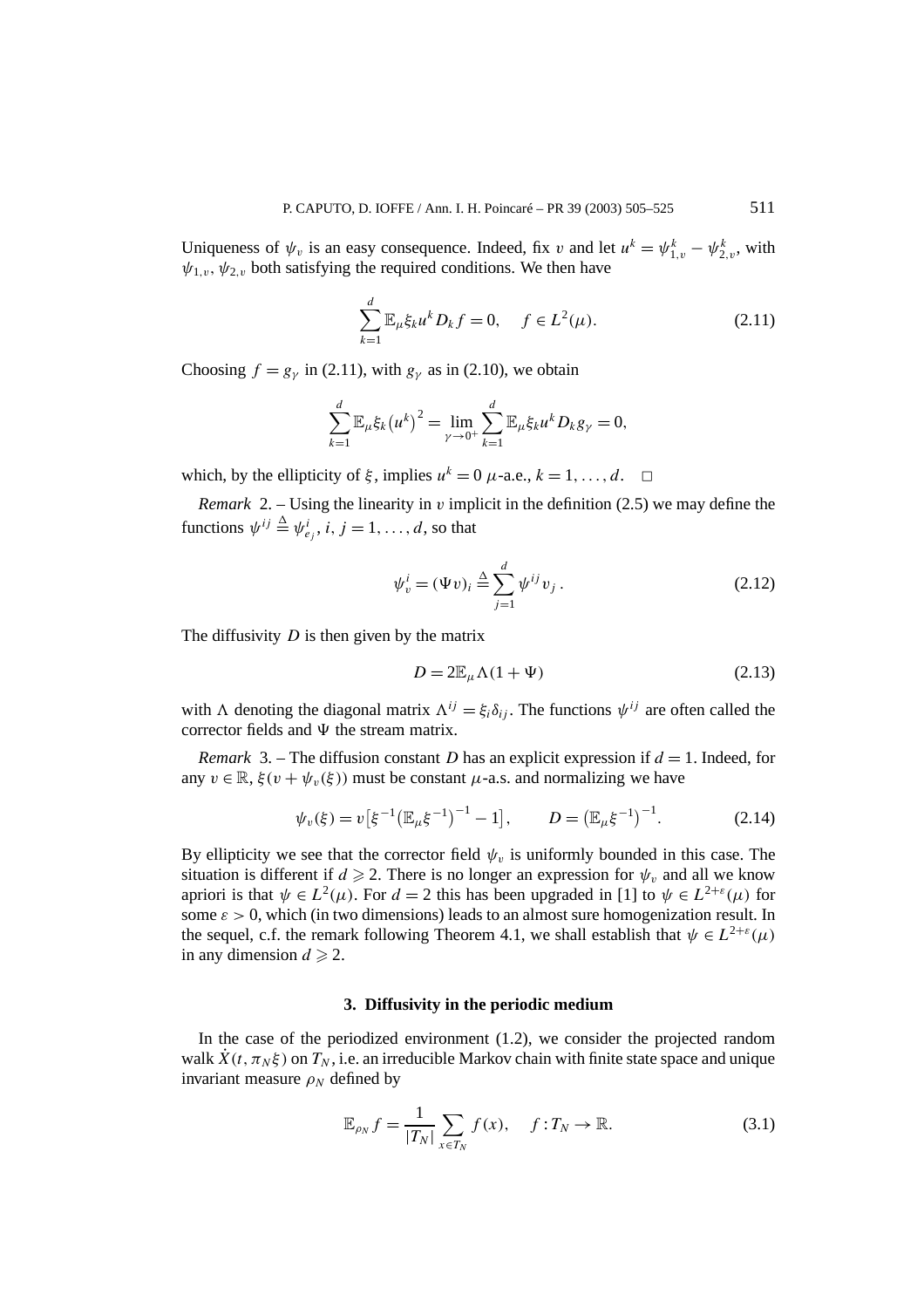Then, introducing the periodic function

$$
\varphi_v^N(x) = \varphi_v(\tau_{-x}\pi_N\xi),
$$

where  $\varphi$ <sub>*v*</sub> is defined by (2.4), we arrive as in (2.8) at the expression

$$
(D_N(\xi)v, v) = 2\sum_{i=1}^d \mathbb{E}_{\rho_N}((\pi_N \xi)_i) v_i^2 - 2\mathbb{E}_{\rho_N}(\varphi_v^N(-\mathcal{L}_N)^{-1} \varphi_v^N), \tag{3.2}
$$

where the generator  $\mathcal{L}_N$  describes the jumps on  $T_N$ , i.e. for any periodic function f on  $\mathbb{Z}^d$ 

$$
\mathcal{L}_N f(x) = (\pi_N \xi)_i(x) \big[ f(x + e_i) - f(x) \big] + (\pi_N \xi)_i (x - e_i) \big[ f(x - e_i) - f(x) \big].
$$

Alternatively, identifying periodic functions with functions on  $T_N$  we may write

$$
\mathcal{L}_N f(x) = -\sum_{i=1}^d \widetilde{\nabla}_i^* \big( (\pi_N \xi)_i(x) \widetilde{\nabla}_i f(x) \big), \quad f: T_N \to \mathbb{R}, \tag{3.3}
$$

where  $\tilde{\nabla}$  are the discrete gradients on the torus  $T_N$ . We then have the variational principle

$$
(v, D_N(\xi)v) = 2 \inf_{f: T_N \to \mathbb{R}} \sum_{i=1}^d \mathbb{E}_{\rho_N} ((\pi_N \xi)_i (v_i + \widetilde{\nabla}_i f)^2).
$$
 (3.4)

In this finite-dimensional setting the above problem may be solved directly without the approximation procedure outlined in the proof of Proposition 2.1. Namely, define

$$
\chi_{N,v}(x) = (-\mathcal{L}_N)^{-1} \varphi_v^N(x), \quad x \in \mathbb{Z}^d,
$$
\n(3.5)

and observe that  $\chi_{N,v}$  is a bounded periodic function for each *N*. Boundedness follows from the exponential mixing properties of the process generated by  $\mathcal{L}_N$ , since  $\mathbb{E}_{\rho_N}\varphi_v^N =$ 0. As in the previous section we then have

$$
(v, D_N(\xi)v) = 2\sum_{i=1}^d v_i \mathbb{E}_{\rho_N}(\pi_N \xi)_i (v_i + \psi_{N,v}^i) = 2\sum_{i=1}^d \mathbb{E}_{\rho_N}(\pi_N \xi)_i (v_i + \psi_{N,v}^i)^2
$$
 (3.6)

where  $\psi^i_{N,v}$ ,  $i = 1, ..., d$ , are defined by

$$
\psi_{N,v}^{i}(x) = \chi_{N,v}(x + e_i) - \chi_{N,v}(x) = \widetilde{\nabla}_i \chi_{N,v}(x).
$$
 (3.7)

Clearly  $\psi_{N,v}^i$  are periodic functions. The dependence on  $\xi$  becomes explicit in the notation

$$
\psi_{N,v}^i(x,\xi) = \psi_{N,v}^i(x) = \psi_{N,v}^i(0, \tau_{-x} \pi_N \xi).
$$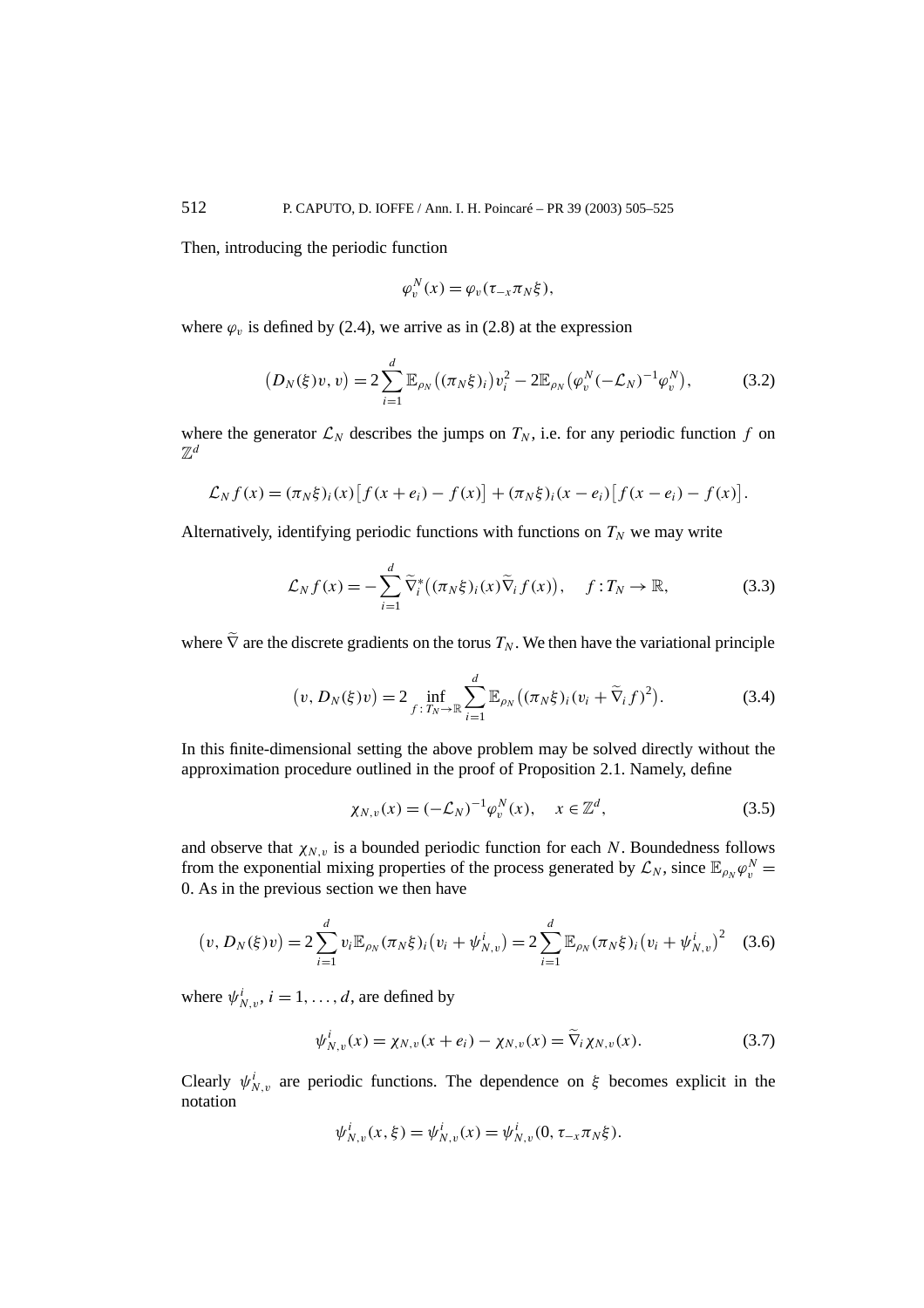#### **3.1. Convergence**

From now on  $\psi_{N,v}^i$  will be regarded as a function of  $\xi$ , by setting

$$
\tilde{\psi}_{N,v}^{i}(\xi) = \psi_{N,v}^{i}(0,\xi), \quad i = 1, ..., d.
$$
\n(3.8)

**PROPOSITION** 3.1. – *For each*  $v \in \mathbb{R}^d$ ,  $\widetilde{\psi}_{N,v} \to \psi_v$  *in*  $L^2(\mu)$ *, as*  $N \to \infty$ *, where*  $\psi_v$ *is the field defined in Proposition* 2.1*.*

*Proof. –* Notice that, as in (2.9)

$$
\sum_{i=1}^{d} \mathbb{E}_{\rho_N}(\pi_N \xi)_i (\psi_{N,v}^i)^2 = -\sum_{i=1}^{d} v_i \mathbb{E}_{\rho_N}(\pi_N \xi)_i \psi_{N,v}^i.
$$
 (3.9)

Then by ellipticity and using Schwarz' inequality we obtain

$$
\max_{i} \mathbb{E}_{\rho_N} (\psi_{N,v}^i)^2 \leqslant c^2 |v|^2. \tag{3.10}
$$

Now we observe that since the bond variables  $\xi$  are *exchangeable* under  $\mu$ , the distribution of  $\pi_N \xi$  coincides with that of  $\tau_x \pi_N \xi$  for any  $x \in \mathbb{Z}^d$ . In particular we see that

$$
\mathbb{E}_{\mu}(\widetilde{\psi}_{N,v}^{i})^{2} = \frac{1}{|T_{N}|} \sum_{x \in T_{N}} \mathbb{E}_{\mu}(\psi_{N,v}^{i}(0, \tau_{x}\pi_{N}\xi))^{2} = \mathbb{E}_{\mu} \mathbb{E}_{\rho_{N}}(\psi_{N,v}^{i}(\cdot, \xi))^{2}
$$
(3.11)

and (3.10) provides a uniform bound on the  $L^2(\mu)$ -norm of  $\widetilde{\psi}_{N,\nu}^i$ , which implies weak convergence along subsequences. Next we show that any weak limit point must satisfy the conditions of Proposition 2.1, thus establishing the weak convergence of  $\tilde{\psi}_{N,v}$  to  $\psi_v$ . Let  $\widetilde{\psi}_{\infty,v}^i$  be a weak limit of  $\widetilde{\psi}_{N,v}^i$ .  $\mathbb{E}_{\mu} \widetilde{\psi}_{\infty,v}^i = 0$  is a consequence of  $\mathbb{E}_{\mu} \widetilde{\psi}_{N,v}^i = 0$ , which in turn follows from exchangeability. To check the second condition we show that for any local function  $f \in L^2(\Omega)$  we have

$$
\sum_{i=1}^{d} \mathbb{E}_{\mu} [D_i f \xi_i (v_i + \widetilde{\psi}_{\infty, v}^i(\xi))] = 0.
$$
 (3.12)

From the definition of  $\psi^i_{N,v}$ , writing out (3.5) explicitly we have

$$
\sum_{i=1}^d \widetilde{\nabla}_i^* \big( (\pi_N \xi)_i(x) \psi^i_{N,\nu}(x,\xi) \big) = \varphi^N_\nu(x), \quad x \in T_N.
$$

At  $x = 0$  this yields

$$
\sum_{i=1}^{d} \left[ (\tau_{e_i} \xi)_i \left( v_i + \widetilde{\psi}_{N,v}^i (\tau_{e_i} \pi_N \xi) \right) - \xi_i \left( v_i + \widetilde{\psi}_{N,v}^i (\pi_N \xi) \right) \right] = 0. \tag{3.13}
$$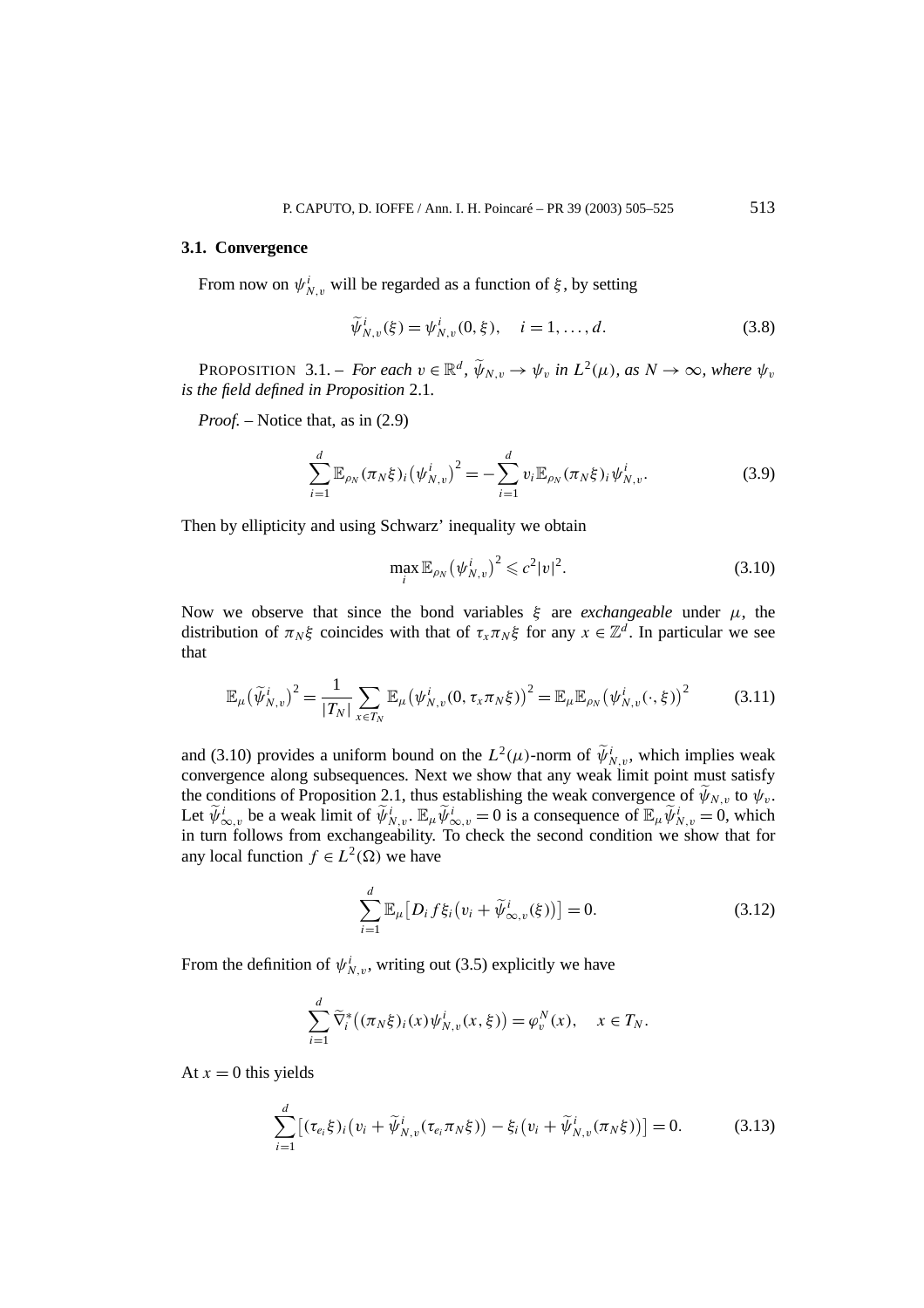If  $f \in L^2(\Omega)$  is local, then  $f(\xi) = f(\pi_N \xi)$  and  $f(\tau_{\pm e_i} \xi) = f(\tau_{\pm e_i} \pi_N \xi)$  when *N* is large, and by the exchangeability we have

$$
\int_{\Omega} \mu(\mathrm{d}\xi) f(\pi_N \xi) (\tau_{e_i} \xi)_i \widetilde{\psi}_{N,v}^i(\tau_{e_i} \pi_N \xi) = \int_{\Omega} \mu(\mathrm{d}\xi) f(\tau_{-e_i} \pi_N \xi) \xi_i \widetilde{\psi}_{N,v}^i(\xi).
$$

Multiplying  $(3.13)$  with  $f$  and integrating we see that when  $N$  is large

$$
\sum_{i=1}^d \mathbb{E}_{\mu} \big[ D_i f \xi_i \big( v_i + \widetilde{\psi}_{N,\,v}^i \big) \big] = 0,
$$

and the claim (3.12) follows from weak convergence. The last condition in Proposition 2.1 is proven by similar reasoning, using also

$$
\widetilde{\nabla}_i \psi_{N,v}^k = \widetilde{\nabla}_i \widetilde{\nabla}_k \chi_{N,v} = \widetilde{\nabla}_k \widetilde{\nabla}_i \chi_{N,v} = \widetilde{\nabla}_k \psi_{N,v}^i.
$$

By the orthogonality relations (2.9) and (3.9) we, using again exchangeability as in (3.11), infer:

$$
\lim_{N\to\infty}\sum_{i=1}^d\mathbb{E}_{\mu}\xi_i(\widetilde{\psi}_{N,\nu}^i)^2=\sum_{i=1}^d\mathbb{E}_{\mu}\xi_i(\psi_v^i)^2.
$$

In view of the uniform ellipticity condition,  $\xi_i \geq 1/c > 0$ , this implies that  $\widetilde{\psi}_{N,v}^i$  converge strongly in  $L^2(\mu)$ .  $\Box$ 

An immediate corollary of the above results is the mean convergence of the diffusion constants  $\{D_N(\xi)\}\$ :

COROLLARY 3.2. – *For every*  $v \in \mathbb{R}^d$ ,

$$
\lim_{N \to \infty} \mathbb{E}_{\mu}(v, D_N(\xi)v) = (v, Dv).
$$

*Proof. –* Follows from the representation formulas (2.3) and (3.6), exchangeability and the  $L^2(\mu)$  convergence of  $\widetilde{\psi}_{N,\nu}^i$  to  $\psi_v^i$ .  $\Box$ 

### **4. Almost sure convergence of** *DN*

In this section we show that the periodized finite volume effective diffusion matrices  $D_N(\xi)$  converge to the infinite volume effective diffusivity *D* almost surely in the environment, that is (1.5) holds.  $L^p$  bounds on the gradients  $\tilde{\nabla}\chi_{N,v}$  of the solutions to (3.5) set up stage for an application of Talagrand's concentration estimates, which imply that for every  $v \in \mathbb{R}^d$ :

$$
\mu\text{-a.s.} \quad \lim_{N \to \infty} \left| (D_N(\xi)v, v) - \mathbb{E}_{\mu} (D_N(\xi)v, v) \right| = 0. \tag{4.1}
$$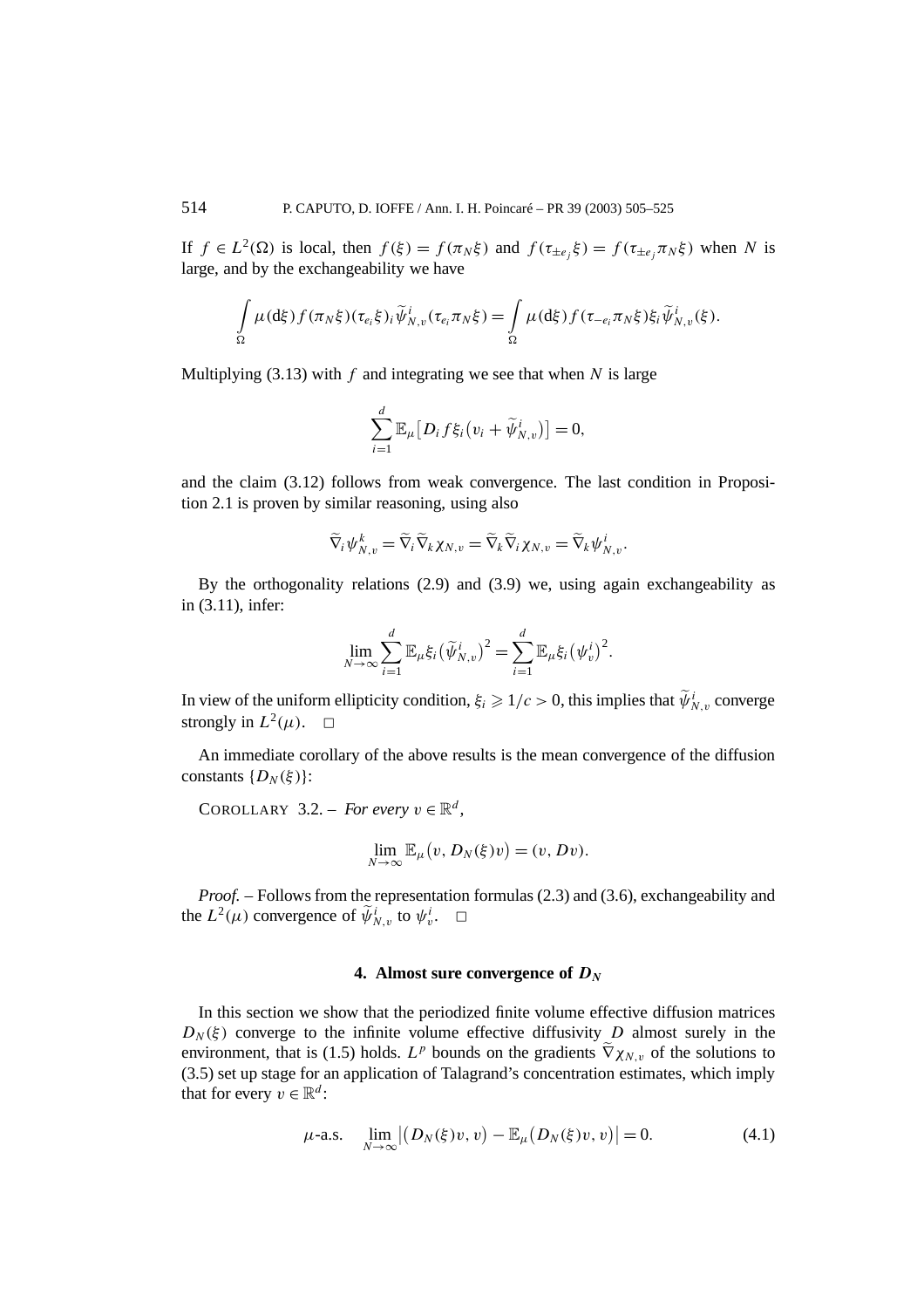In the sequel we shall use  $\chi_{N,v}^{\xi}$  instead of  $\chi_{N,v}$ , just in order to stress the dependence of solutions of (3.5) on a particular realization

$$
\xi \in \Omega_N \stackrel{\Delta}{=} [1/c, c]^{T_N}
$$

of the periodized environment.

## **4.1.** *L<sup>p</sup>* **estimates**

Eq. (3.5) is uniformly elliptic in  $N \in \mathbb{N}$  and  $\xi \in \Omega_N$ .

THEOREM 4.1. – *There exists a power*  $p = p(c) > 2$  *and a constant*  $\alpha = \alpha(c) < \infty$ , *such that uniformly in*  $v \in \mathbb{R}^d$ ,  $N \in \mathbb{N}$  *and*  $\xi \in \Omega_N$ ,

$$
\|\widetilde{\nabla}\chi_{N,v}^{\xi}\|_{N,p} = \left(\frac{1}{|T_N|}\sum_{x\in T_N} |\widetilde{\nabla}\chi_{N,v}^{\xi}(x)|^p\right)^{1/p} \leq \alpha|\nu|. \tag{4.2}
$$

*Remark*. – By the exchangeability of the *ξ* -environment, (4.2) implies

$$
\sup_N \mathbb{E}_{\mu} |\widetilde{\psi}_{N,v}|^p < \infty,
$$

where  $\widetilde{\psi}_{N,v}$  has been defined in (3.8). Since the infinite volume corrector field could be obtained as an almost sure limit of  $\widetilde{\psi}_{N_k, v}$  along a subsequence  $\{N_k\}$ , it follows that  $\psi_v \in L^p(\mu)$  for every  $v \in \mathbb{R}^d$ .

Because of the uniform ellipticity of  $\mathcal{L}_N$  the inequality (4.2) follows by Meyers argument [15] (see also Step 1 in Section 3.3 in [4] for the discrete case) once the corresponding  $L^q$  estimate holds for the Poisson equation

$$
\sum_{i=1}^{d} \widetilde{\nabla}_i^* \widetilde{\nabla}_i u(x) = -\sum_{i=1}^{d} \widetilde{\nabla}_i^* f_i(x)
$$
\n(4.3)

for some  $q > 2$ . Namely, we have to show that there exists  $\beta = \beta(q) < \infty$ , such that for any  $N \in \mathbb{N}$  and every vector field  $\vec{f} = (f_1, \ldots, f_d)$  on  $T_N$  solutions *u* of (4.3) satisfy:

$$
\|\widetilde{\nabla}u\|_{N,q}^q = \frac{1}{|T_N|} \sum_{x \in T_N} \left|\widetilde{\nabla}u(x)\right|^q \leq \beta(q) \|\vec{f}\|_{N,q}^q. \tag{4.4}
$$

(4.4) is a discrete version of Calderon–Zygmund inequality. We could not find a direct reference which would cover the case we consider here. For the convenience of the reader, a brief sketch of the proof is given in Appendix A.

### **4.2. Bounds on the Hamming distance**

For  $\xi, \xi' \in \Omega_N$  let us define the Hamming distance

$$
d_{\text{Ham},N}\{\xi,\xi'\} = \sum_{x \in T_N} \sum_{i=1}^d \delta_{\xi_i(x) \neq \xi'_i(x)}.
$$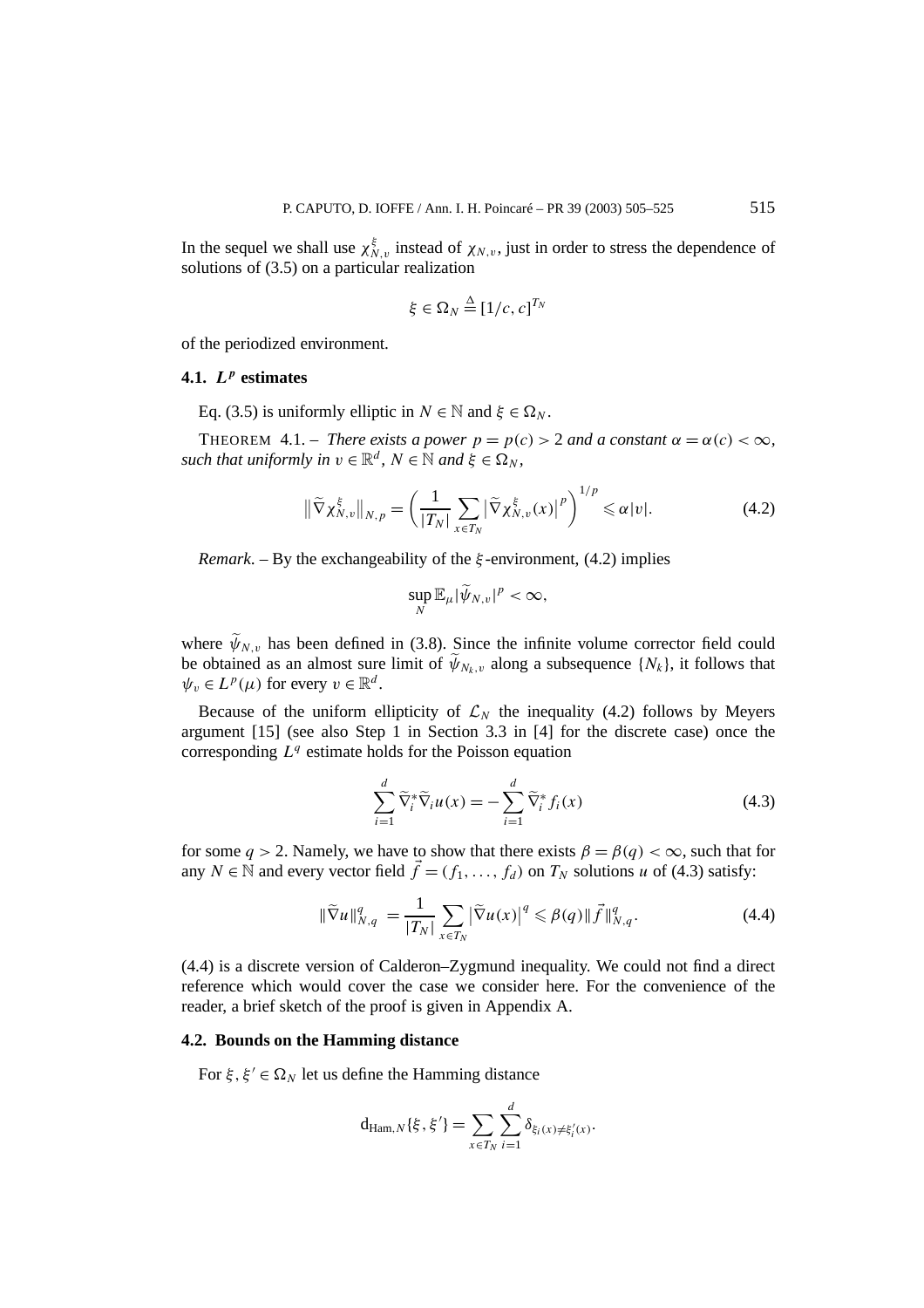Set  $q = p/(p-2) < \infty$ , where  $p = p(c) > 2$  is as in the statement on Theorem 4.1. We claim that uniformly in *v* and in  $\xi, \xi' \in \Omega_N$ ,

$$
\left| (D_N(\xi)v, v) - (D_N(\xi')v, v) \right| \leqslant c_1 |v|^2 \left[ \frac{1}{|T_N|} \mathrm{d}_{\mathrm{Ham}, N} \{ \xi, \xi' \} \right]^{1/q} . \tag{4.5}
$$

Indeed, by (3.4) and (3.6),

$$
\frac{1}{2}(D_N(\xi)v, v) = \min_{f: T_N \mapsto \mathbb{R}} \frac{1}{|T_N|} \sum_{x \in T_N} \sum_{i=1}^d \xi_i(x) (v_i + \tilde{\nabla}_i f)^2
$$

$$
= \frac{1}{|T_N|} \sum_{x \in T_N} \sum_{i=1}^d \xi_i(x) (v_i + \tilde{\nabla}_i \chi_{N, v}^{\xi})^2,
$$
(4.6)

for every  $v \in \mathbb{R}^d$  and  $\xi \in \Omega_N$ . Consequently, in view of the a-priori estimate (4.2), we infer:

$$
\frac{1}{2} | (D_N(\xi)v, v) - (D_N(\xi')v, v) |
$$
\n
$$
\leq \frac{1}{|T_N|} \sum_{x \in T_N} \sum_{i=1}^d |\xi_i(x) - \xi'_i(x)| [(v_i + \widetilde{\nabla}_i \chi_{N, v}^{\xi}(x))^2 + (v_i + \widetilde{\nabla}_i \chi_{N, v}^{\xi'}(x))^2]
$$
\n
$$
\leq c_2 |v|^2 \left[ \frac{1}{|T_N|} \sum_{x \in T_N} \sum_{i=1}^d |\xi_i(x) - \xi'_i(x)|^q \right]^{1/q}.
$$

Obviously,

$$
\sum_{x \in T_N} \sum_{i=1}^d |\xi_i(x) - \xi'_i(x)|^q \leq c^q \mathrm{d}_{\mathrm{Ham},N} \{\xi, \xi'\},\,
$$

uniformly in  $\xi, \xi' \in \Omega_N$ , and the bound (4.5) follows.

## **4.3. Concentration of**  $D_N(\xi)$

By (4.6)

$$
0\leqslant (D_N(\xi)v,v)\leqslant c|v|^2,
$$

for every  $v \in \mathbb{R}^d$  and for each realization of the environment  $\xi \in \Omega_N$ . Thus, given  $\varepsilon_N > 0$ one can find a value  $\overline{D}_N(v) \in [0, c|v|^2]$ , such that  $\mu(A_N(v)) \geq 2\varepsilon_N/(c|v|^2)$ , where we define the set  $A_N(v) \subset \Omega_N$  as:

$$
A_N(v) = \{ \xi \in \Omega_N : \left| \left( D_N(\xi)v, v \right) - \overline{D}_N(v) \right| < \varepsilon_N \}.
$$

Every  $\xi' \in \Omega_N$  such that

$$
\left|\left(D_N(\xi')v,v\right)-\overline{D}_N(v)\right|>2\varepsilon_N,
$$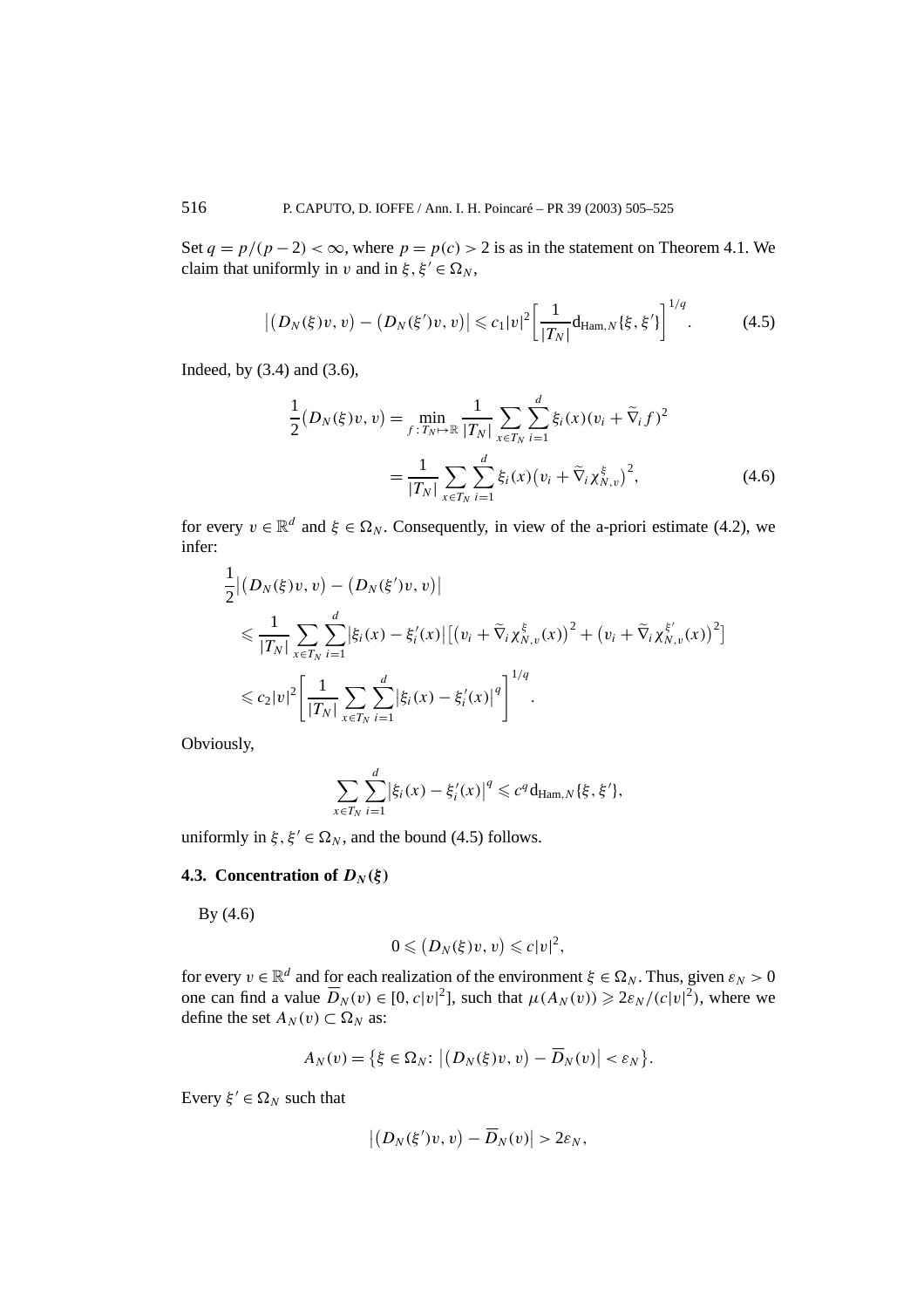certainly satisfies

$$
\min_{\xi\in A_N(v)}\big|\big(D_N(\xi)v,v\big)-\big(D_N(\xi')v,v\big)\big|>\varepsilon_N.
$$

By (4.5) we arrive to the following bound on such  $\xi'$  in terms of the Hamming distance:

$$
\mathrm{d}_{\mathrm{Ham},N}\left\{\xi',A_N(v)\right\}=\min_{\xi\in A_N(v)}\mathrm{d}_{\mathrm{Ham},N}\left\{\xi',\xi\right\}>c_4\left(\frac{\varepsilon_N}{|v|^2}\right)^qN^d.
$$

We are now in position to use the concentration estimate  $(5.2)$  in [19]:

$$
\mu\left(\left|\left(D_{N}(\xi')v,v\right)-\overline{D}_{N}(v)\right|>2\varepsilon_{N}\right) \leq \mu\left(\xi'\colon d_{\text{Ham},N}\left\{\xi',A_{N}(v)\right\}>c_{4}\left(\frac{\varepsilon_{N}}{|v|^{2}}\right)^{q}N^{d}\right) \leq \frac{1}{\mu(A_{N}(v))}\exp\left\{-c_{5}\frac{\varepsilon_{N}^{2q}}{|v|^{4q}}N^{d}\right\} \leq \frac{c|v|^{2}}{2\varepsilon_{N}}\exp\left\{-c_{6}(|v|)\varepsilon_{N}^{2q}N^{d}\right\}.\tag{4.7}
$$

It remains to choose  $\varepsilon_N = \sqrt{N^{-(d-\Delta)/q}}$  (consequently,  $\varepsilon_N^{2q} N^d = N^{\Delta}$  in (4.7) above) for some  $\Delta > 0$ : Since the sequence of random variables  $(D_N(\xi)v, v)$  is uniformly bounded, we readily infer from (4.7) that

$$
\big|\mathbb{E}_{\mu}\big(D_N(\xi)v,v\big)-\overline{D}_N(v)\big|<3\varepsilon_N
$$

for all large enough values of *N*, and the assertion (1.3) of Theorem 1.1 follows with  $\nu = \min{\{\Delta, (d - \Delta)/2q\}}$ .

## **4.4. Spectral measures of the local drift**  $\varphi_v$

In the notation of Section 3 let us introduce the empirical measures

$$
\mu_N = \mu_N^{\xi} = \frac{1}{|T_N|} \sum_{x \in T_N} \delta_{\tau_{-x} \pi_N \xi}.
$$

Notice that for every  $\xi \in \Omega$  fixed or, equivalently, for each  $\pi_N \xi \in \Omega_N$  fixed there is an obvious correspondence between the spaces  $L^2(T_N, \rho_N)$  and  $L^2(\Omega_N, \mu_N)$ : for every  $f \in L^2(T_N, \rho_N)$  define  $\hat{f} \in L^2(\Omega_N, \mu_N)$  via  $\hat{f}(\tau_{-\hat{x}} \pi_N \xi) = f(x)$  and vice versa.

By  $(2.8)$  and  $(3.2)$  the limiting relation  $(1.5)$  could be written as

$$
\mu\text{-a.s.}\quad\lim_{N\to\infty}\mathbb{E}_{\mu_N}(\varphi_v(-\mathcal{L}_N)^{-1}\varphi_v)=\mathbb{E}_{\mu}(\varphi_v(-\mathcal{L})^{-1}\varphi_v).
$$
\n(4.8)

Fix now  $v \in \mathbb{R}^d$ . Let *v* and, respectively,  $v_N = v_N^{\xi}$  be the spectral measures of  $\varphi_v$  relative to the operator  $(-\mathcal{L})$  on  $L^2(\Omega, \mu)$  and, respectively, relative to the operator  $(-\mathcal{L}_N)$  on  $L^2(\Omega_N, \mu_N^{\xi})$ . Both  $-\mathcal{L}$  and all of  $-\mathcal{L}_N$  are self-adjoint and bounded on the respective spaces. Let *K* be a common upper bound on the spectral radiuses. In terms of spectral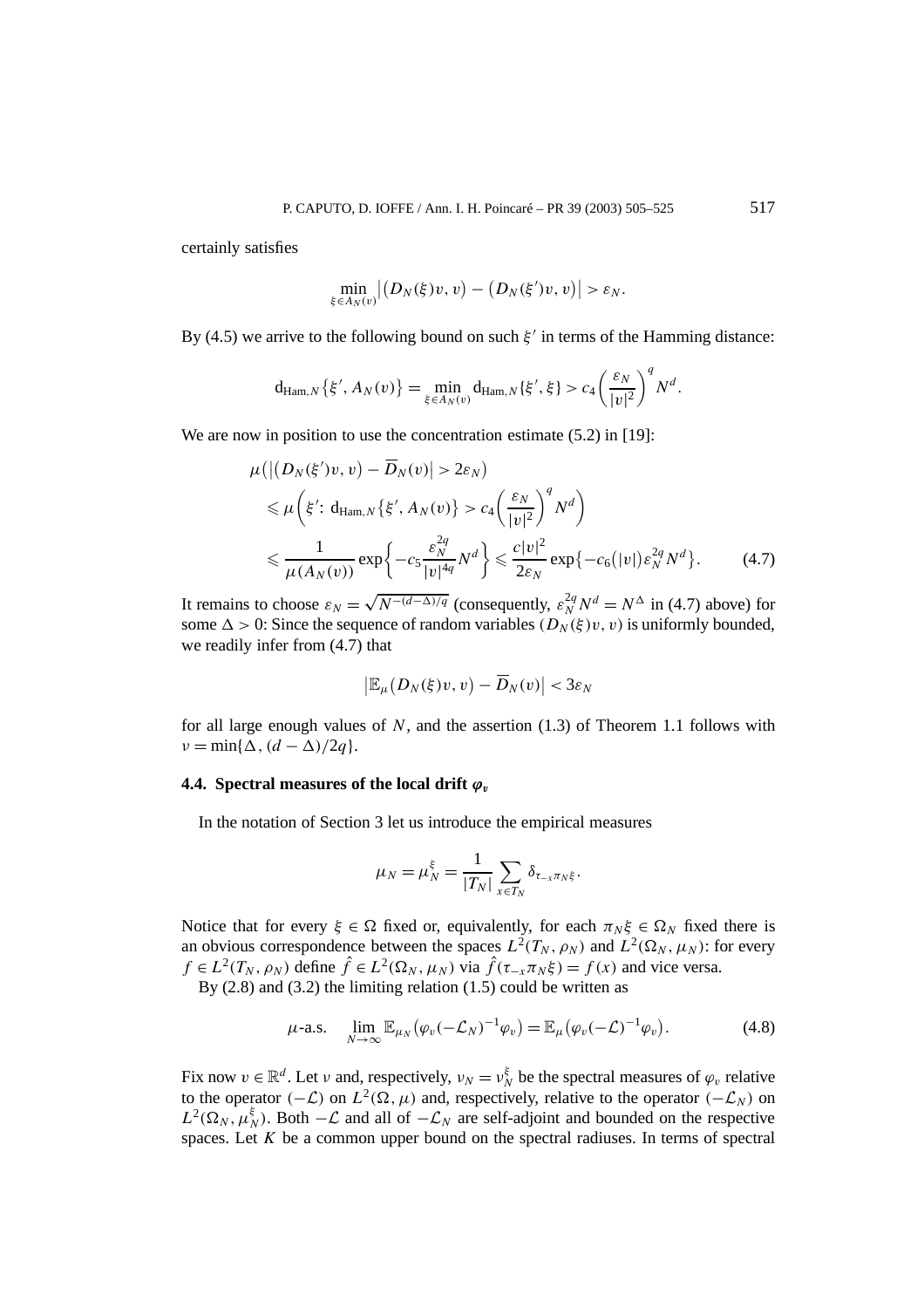measures the limit in (4.8) reads as

$$
\mu\text{-a.s.} \quad \lim_{N \to \infty} \int_{0}^{K} \frac{\nu_{N}^{\xi}(\mathbf{d}r)}{r} = \int_{0}^{K} \frac{\nu(\mathbf{d}r)}{r}.
$$
 (4.9)

Kipnis–Varadhan approach is based on the fact that  $\int_0^K \frac{v(\mathrm{d}r)}{r}$  (or, respectively,  $\int_0^K$ *Kipnis–Varadhan approach is based on the fact that*  $\int_0^K \frac{v(dr)}{r}$  *(or, respectively,*  $\int_0^K \frac{v_N^{\xi}(dr)}{r}$  *in the case of the periodized environment) is bounded above. We claim that our* convergence result (4.9) is equivalent to the following uniform continuity near zero type property of the family  $\{v_N^{\xi}(\mathbf{d}r)/r\}$ : *µ*-almost surely

$$
\lim_{\delta \to 0} \sup_N \int_0^{\delta} v_N^{\xi} dr \, dr = 0.
$$

Such an equivalence would follow if, for example, we are able to show that  $\mu$ -almost surely the sequence  $\{v_N^{\xi}\}\$  \*-weakly converges to *v*. The latter is a consequence of

LEMMA 4.2. –

$$
\lim_{N \to \infty} \int_{0}^{K} e^{-nr} v_{N}^{\xi} (dr) = \int_{0}^{K} e^{-nr} v(dr), \qquad (4.10)
$$

 $\mu$ *-a.s. for all*  $n \in \mathbb{N}$ .

*Proof. –* The claim of the lemma essentially follows from the strong law of large numbers: Since the local drift  $\varphi$ <sub>*v*</sub> is bounded,

$$
\int_{0}^{K} e^{-nr} \nu_{N}^{\xi}(dr) = \frac{1}{[2(N-M)]^{d}} \sum_{x \in \{-N+M,\dots,N-M-1\}^{d}} \varphi_{v}(\tau_{-x}\xi) \mathbb{E}_{x}^{\xi} \varphi_{v}^{N}(\dot{X}(n,\pi_{N}\xi)) + O\left(\frac{M}{N}\right),
$$
\n(4.11)

where  $\dot{X}(n, \pi_N \xi)$  is the wrapping round the torus  $T_N$  of the random walk  $X(n, \pi_N \xi)$ moving in the periodic environment  $\pi_N \xi$  and  $\mathbb{P}_{x}^{\xi}$  (resp.  $\mathbb{E}_{x}^{\xi}$ ) denotes the law (resp. expectation) of such random walk with the starting point  $X(0, \pi_N \xi) = x$ . Since the jump rates of  $X(t, \xi)$  are, uniformly in  $\xi \in \Omega$ , bounded above by *c*,

$$
\max_{x \in T_N} \sup_{\xi \in \Omega} \mathbb{P}_x^{\xi} \big( \max_{0 \leq t \leq n} \big| X(t, \xi) - x \big| > M \big) \leqslant c_5 e^{-c_6 M^2/n}.
$$

Consequently,

$$
\mathbb{E}_{x}^{\xi} \varphi_{v}^{N}\left(\dot{X}(n, \pi_{N}\xi)\right) = \mathbb{E}_{x}^{\xi} \varphi_{v}\left(X(n, \xi)\right) + \mathcal{O}\big(e^{-c_{6}M^{2}/n}\big),\tag{4.12}
$$

uniformly in  $x \in \{-N + M, ..., N - M - 1\}^d$ . Substituting (4.12) into (4.11) and choosing  $M = M(N) = \sqrt{N}$ , we arrive to the claim of the lemma.  $\square$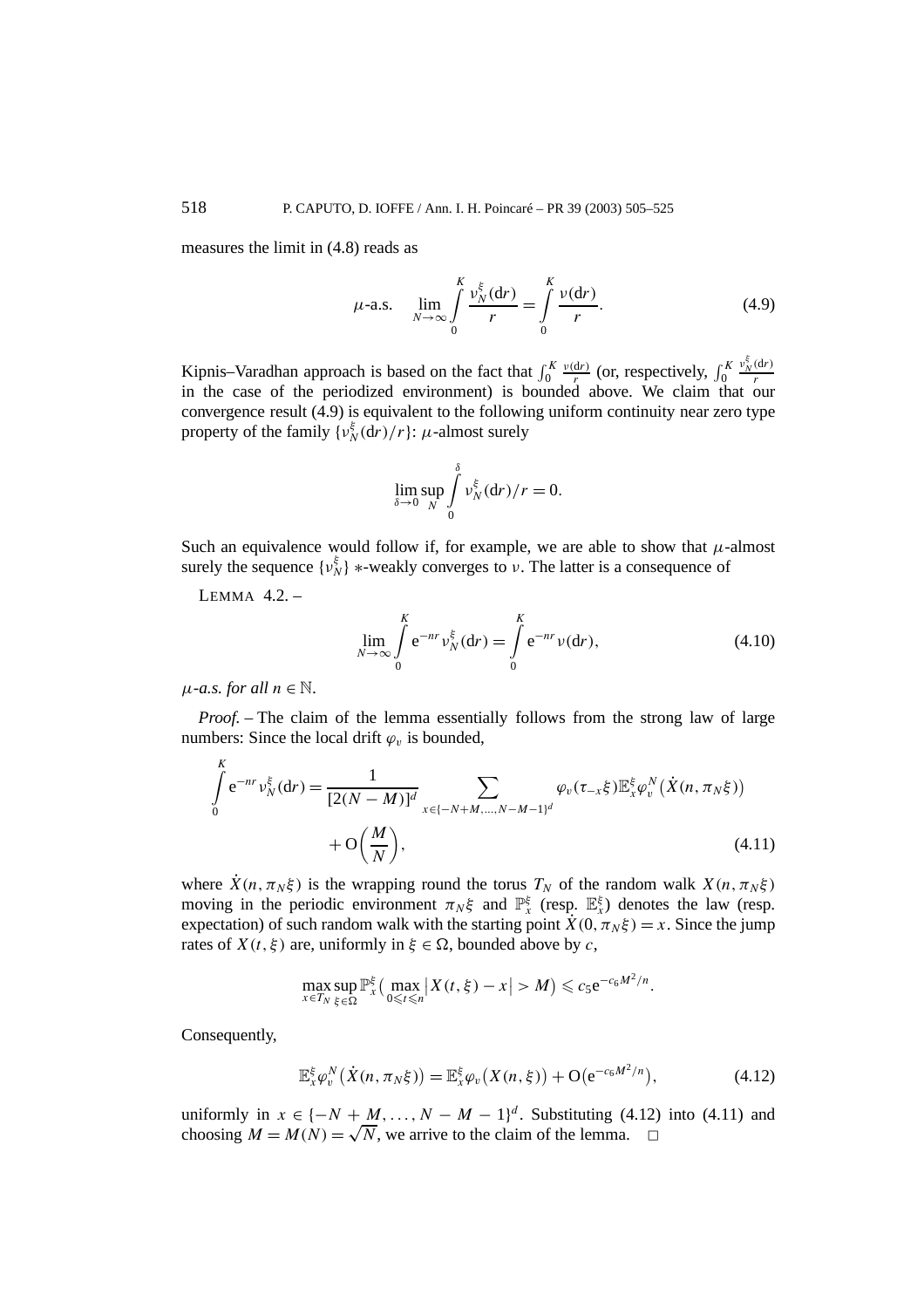#### **4.5. Some remarks on a massless Gaussian field with bond disorder**

A harmonic interface in the quenched random environment  $\xi \in \Omega$  is described by the formal Hamiltonian

$$
\mathcal{H}(\phi) = \frac{1}{2} \sum_{x} \sum_{i=1}^{d} \xi_i(x) (\nabla_i \phi(x))^2,
$$
\n(4.13)

where  $\nabla_i \phi(x) = \phi(x + e_i) - \phi(x)$  is the discrete gradient in  $\mathbb{Z}^d$ . We shall see below how the corrector fields introduced in previous sections can be used to characterize an interesting class of Gibbs measures for the interaction (4.13).

In order to localize the interface in  $d = 1, 2$  we may consider the field pinned at the origin, i.e. we impose  $\phi(0) = 0$ . Since the interaction (4.13) is quadratic a full description of the set  $\mathcal{G}^{\xi}$  of infinite-volume Gibbs measures for a given typical realization  $\xi \in \Omega$  is available. Namely, it is well known ([6], Theorems (13.22) and (13.24)) that the set of extremal elements of  $\mathcal{G}^{\xi}$ , denoted ext  $\mathcal{G}^{\xi}$ , coincides with the set of Gaussian fields on  $\mathbb{R}^{\mathbb{Z}^d}$  with a *ξ*-harmonic mean vector  $\chi : \mathbb{Z}^d \to \mathbb{R}$  satisfying

$$
\sum_{i} \nabla_{i}^{*} (\xi_{i}(x) \nabla_{i} \chi(x)) = 0, \quad x \in \mathbb{Z}^{d}; \ \chi(0) = 0,
$$
 (4.14)

and covariance  $G^{\xi}(x, y)$  given by the Green function of the random walk in the  $\xi$ environment killed upon hitting the origin. Here ∇<sup>∗</sup> *<sup>i</sup>* denotes the conjugate gradient in  $\mathbb{Z}^d$ :  $\nabla_i^* \phi(x) = \phi(x - e_i) - \phi(x)$ . ext $\mathcal{G}^{\xi}$  is thus characterized by solutions to (4.14).

To study the tilted states associated to (4.13) it is convenient to work directly with the gradient field  $\eta_i \stackrel{\Delta}{=} \nabla_i \phi$ . This is no loss of information in view of the condition  $\phi(0) = 0$ . In particular, with the correspondence  $\sigma_i = \nabla_i \chi$ , (4.14) is equivalent to

$$
\sum_{i} \nabla_i^* (\xi_i(x)\sigma_i(x)) = 0, \quad \nabla_k \sigma_i(x) = \nabla_i \sigma_k(x), \quad i, k = 1, \dots, d, \ x \in \mathbb{Z}^d, \tag{4.15}
$$

and ext  $G^{\xi}$  is characterized by solutions to (4.15), so that  $v \in \text{ext } G^{\xi}$  is a Gaussian measure on  $(\mathbb{R}^d)^{\mathbb{Z}^d}$  with mean  $\sigma$  satisfying (4.15) and covariance

$$
C_{ij}^{\xi}(x, y) \stackrel{\Delta}{=} \text{cov}_{\nu}(\eta_i(x), \eta_j(y))
$$
  
=  $G^{\xi}(x + e_i, y + e_j) + G^{\xi}(x, y) - G^{\xi}(x + e_i, y) - G^{\xi}(x, y + e_j).$ 

**Translation covariance and tilted states.** A random Gibbs measure is a measurable map  $v : \Omega \to \{G^{\xi}, \xi \in \Omega\}$  such that  $v^{\xi} \in G^{\xi}$  for every  $\xi \in \Omega$ . The map *v* is called *translation covariant* when  $v^{\xi} \circ \theta_x = v^{\tau_x \xi}$  for every  $\xi \in \Omega, x \in \mathbb{Z}^d$ , where  $\theta_x$  denotes the action of translation group and  $\tau_x$  is the environment shift. We define the *tilted states* for our interface in random environment as the set of translation covariant random Gibbs measures *ν*· such that  $v^{\xi} \in \text{ext}\mathcal{G}^{\xi}$ . It is not difficult now to use Proposition 2.1 to give a full characterization of tilted states. Indeed, since  $C_{ij}^{\xi}$  is translation covariant, we only have to characterize the translation covariant maps  $\xi \to \sigma^{\xi}$  with  $\sigma^{\xi}$  obeying (4.15). For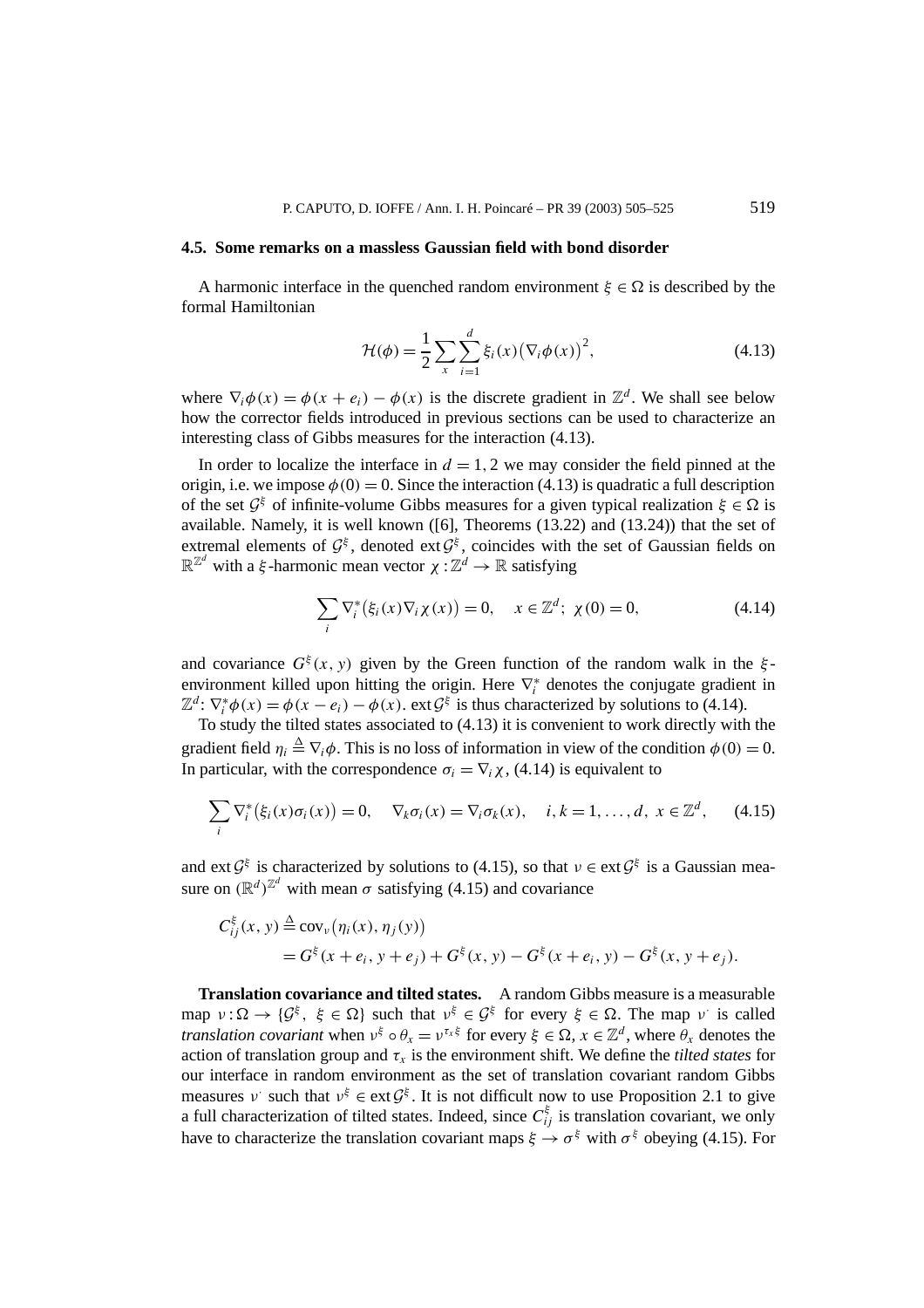every  $v \in \mathbb{R}^d$  we know that

$$
\sigma_v^{\xi}(x) \stackrel{\Delta}{=} v + \psi_v(\tau_{-x}\xi)
$$

satisfies (4.15). On the other hand if we additionally require that  $\sigma^{\xi}(0)$  is in  $L^2(\Omega, \mu)$ then the uniqueness statement in Proposition 2.1 allows to conclude that  $\sigma_v^{\xi}$ ,  $v \in \mathbb{R}^d$  are the only maps with these properties. In other words, for every  $v \in \mathbb{R}^d$  the Gaussian measure  $v_v^{\xi}$  with covariance  $C^{\xi}$  and mean  $\sigma_v^{\xi}$  is the unique tilted state such that  $\mathbb{E}_{\mu}[\nu_{\nu}^{\xi}(\eta(0))] = \nu$  and  $\mathbb{E}_{\mu}[\nu_{\nu}^{\xi}(|\eta(0)|^2)] < \infty$ . The above measures are the analogue in our setting of Funaki–Spohn states for translation invariant massless gradient fields ([5]).

**Tilted states on the torus and surface tension.** To carry this analogy a little further here we mimic the construction of [5] to describe tilted states as the infinite volume limit of tilted measure on the torus  $T_N$ .

Define  $\Gamma_N$  as the set of  $\tilde{\eta} \in (\mathbb{R}^d)^{T_N}$  such that  $\tilde{\eta} = \tilde{\nabla}\phi$  for some  $\phi \in \mathbb{R}^{T_N}$ ,  $\tilde{\nabla}$  being as usual the discrete gradient on the torus. Consider the probability measure on  $\Gamma_N$  defined by

$$
\tilde{\nu}_{N,v}^{\xi}(\mathrm{d}\tilde{\eta}) = \frac{1}{Z_{N,v}^{\xi}} \exp\left(-\frac{1}{2} \sum_{x \in T_N} \sum_{i} (\pi_N \xi)_i(x) \left(\tilde{\eta}_i(x) + v_i\right)^2\right) m_N(\mathrm{d}\tilde{\eta}) \tag{4.16}
$$

where  $m_N(d\tilde{\eta})$  stands for the image of Lebesgue measure under the map  $\phi \to \tilde{\nabla}\phi$ . Notice that by symmetry  $\mathbb{E}_{\tilde{v}_{N,0}^{\xi}}(\tilde{\eta}(x)) = 0$ ,  $x \in T_N$ . Thus when  $v = 0$ ,  $\tilde{v}_{N,0}^{\xi}$  is the centered Gaussian measure on  $\Gamma_N$  with covariance  $C_{N,ij}^{\xi}$ , which in turn, by a well known representation formula (see e.g. [4], Proposition 2.2 for a general statement) is given by

$$
C_{N,ij}^{\xi}(x, y) = \widetilde{\nabla}_i \big[ (-\mathcal{L}_N)^{-1} \widetilde{\nabla}_j^* 1_{\{y\}} \big] (x),
$$

where  $\mathcal{L}_N$  has been introduced in (3.3) and  $1_{\{y\}}(x)$  is 1 if  $x = y$  and is zero otherwise. Equivalently the covariance  $C^{\xi}_{N,ij}$  is obtained from gradients of the Green function of the periodized random walk on  $T_N$  with killing upon hitting the origin (since we are taking gradients the introduction of killing at the origin does not affect our formulas). Now, the linear tilt *v* only changes the mean in (4.16) and it remains to compute  $\mathbb{E}_{\tilde{v}_{N,\nu}^{\xi}}(\tilde{\eta}(x))$ . We write

$$
\mathbb{E}_{\tilde{\nu}_{N,v}^{\xi}}(\tilde{\eta}(0)) = \int\limits_{0}^{1} \frac{\mathrm{d}}{\mathrm{d}t} \mathbb{E}_{\tilde{\nu}_{N,tv}^{\xi}}(\tilde{\eta}(0)) \, \mathrm{d}t.
$$

But

$$
\frac{d}{dt} \mathbb{E}_{\tilde{v}_{N,tv}^{\xi}} (\tilde{\eta}_i(0)) = -\text{cov}_{\tilde{v}_{N,tv}^{\xi}} \left( \tilde{\eta}_i(0), \sum_{x \in T_N} \sum_j (\pi_N \xi)_j(x) (\tilde{\eta}_j(x) + tv_j) v_j \right)
$$
\n
$$
= -\sum_{x \in T_N} \sum_j (\pi_N \xi)_j(x) v_j C_{N,ij}^{\xi}(0, x) = \chi_{N,v}(e_i) - \chi_{N,v}(0)
$$
\n
$$
= \psi_{N,v}^i(0, \xi)
$$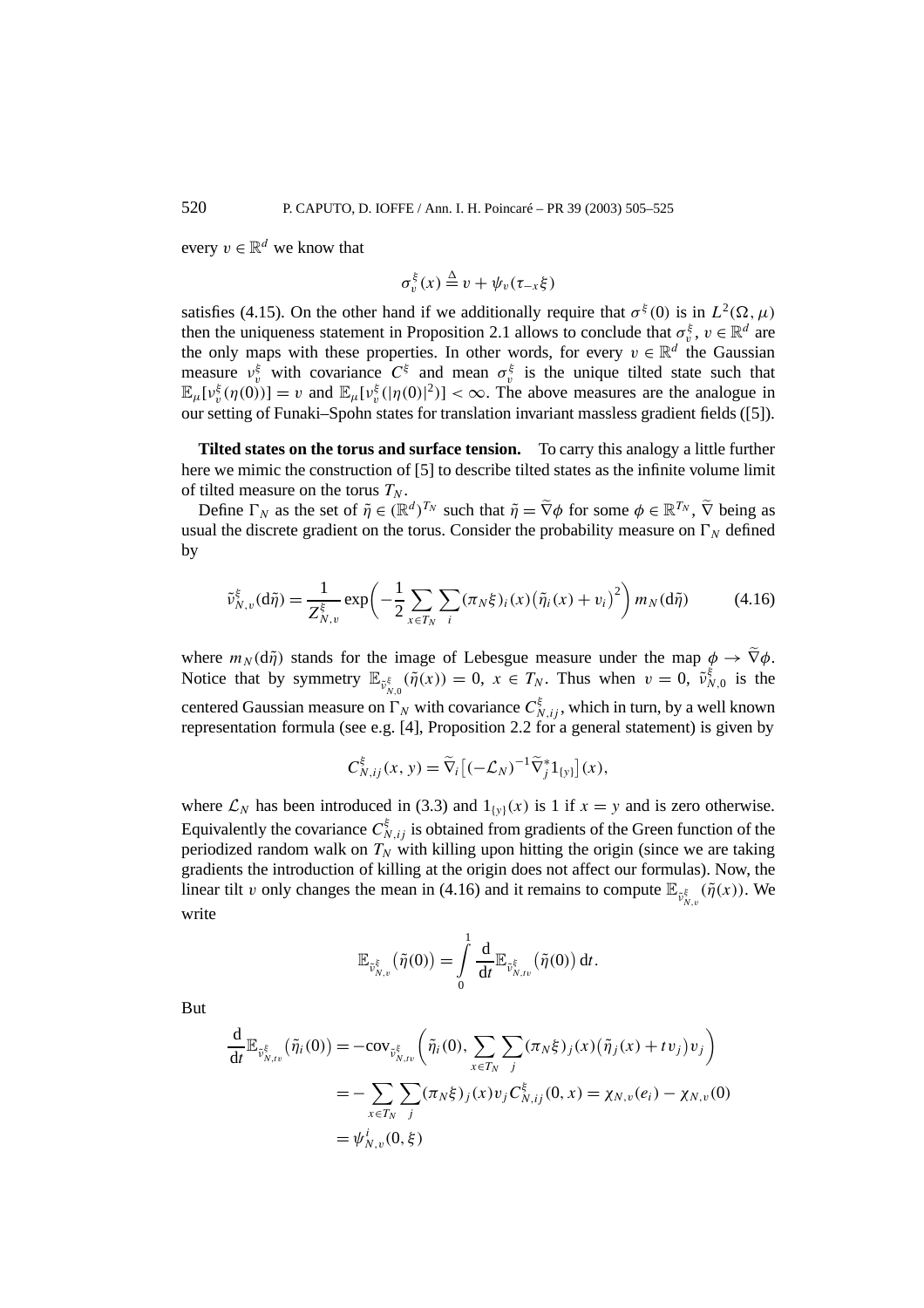where in the last line we used the identities  $(3.5)$  and  $(3.7)$ .

Now for every  $v \in \mathbb{R}^d$  let  $v_{N,v}^{\xi}$  be the probability measure induced by  $\tilde{v}_{N,v}^{\xi}$  on the field  $\eta \triangleq \tilde{\eta} + v$ . The above computation shows that  $v_{N,v}^{\xi}$  is the Gaussian measure with covariance  $C^{\xi}_{N,ij}$  and mean vector

$$
\mathbb{E}_{\nu_{N,v}^{\xi}}(\eta(x)) = v + \psi_{N,v}(x,\xi). \tag{4.17}
$$

From the convergence of  $C_{N,ij}^{\xi}$  we then infer, by Proposition 3.1, that at least along a subsequence  $N' \to \infty$ ,  $v_{N',v}^{\xi}$  *µ*-almost surely converges weakly to the *v*-tilted state  $v_{v}^{\xi}$ .

The last observation is a simple identity connecting the diffusion coefficient to surface tension. This type of relation was discussed in [5,4,7] in the context of translation invariant massless fields. Recalling  $(4.16)$  we define the surface tension on  $T<sub>N</sub>$  under tilt  $v \in \mathbb{R}^d$  as

$$
\sigma_N^{\xi}(v) = \frac{1}{|T_N|} \log \frac{Z_{N,0}^{\xi}}{Z_{N,v}^{\xi}}.
$$

By performing the Gaussian integrals and using identities (3.5) and (3.2) one obtains the sought relation

$$
\sigma_N^{\xi}(v) = \frac{1}{4} (D_N(\xi)v, v).
$$
 (4.18)

An immediate corollary of Theorem 1.1 is then the a.s. convergence of  $\sigma_N^{\xi}(v)$  to  $\frac{1}{4}(Dv, v)$ . As we have already mentioned, the corresponding problem raised in [7] in the context of an-harmonic models remains open.

#### **Appendix A**

The proof of Theorem 4.1 is a straightforward adjustment to the discrete Poisson equation (4.3) on  $T_N$  of the arguments employed in Chapter 9 of [8]: Given  $N \in \mathbb{N}$  and a vector field  $\vec{g}$  on  $T_N$  define the distribution function  $\eta_{N,\vec{g}}$  of  $\vec{g}$  as:

$$
\eta_{N,\vec{g}}(t) = \frac{1}{|T_N|} \# \{ x \in T_N : |\vec{g}(x)| > t \}.
$$

By the Marcinkiewicz interpolation theorem applied for the map  $T : \vec{f} \mapsto \tilde{\nabla}u$ , where *u* is the solution of (4.3), it would be enough to check that there exist constants  $c_1$  and  $c_2$ such that for every  $t \geq 0$ 

$$
\eta_{N,\widetilde{\nabla}u}(t) \leqslant c_1 \frac{\|\vec{f}\|_{N,1}}{t},\tag{A.1}
$$

and,

$$
\eta_{N,\widetilde{\nabla}u}(t) \leqslant c_2 \frac{\|\vec{f}\|_{N,2}^2}{t^2},\tag{A.2}
$$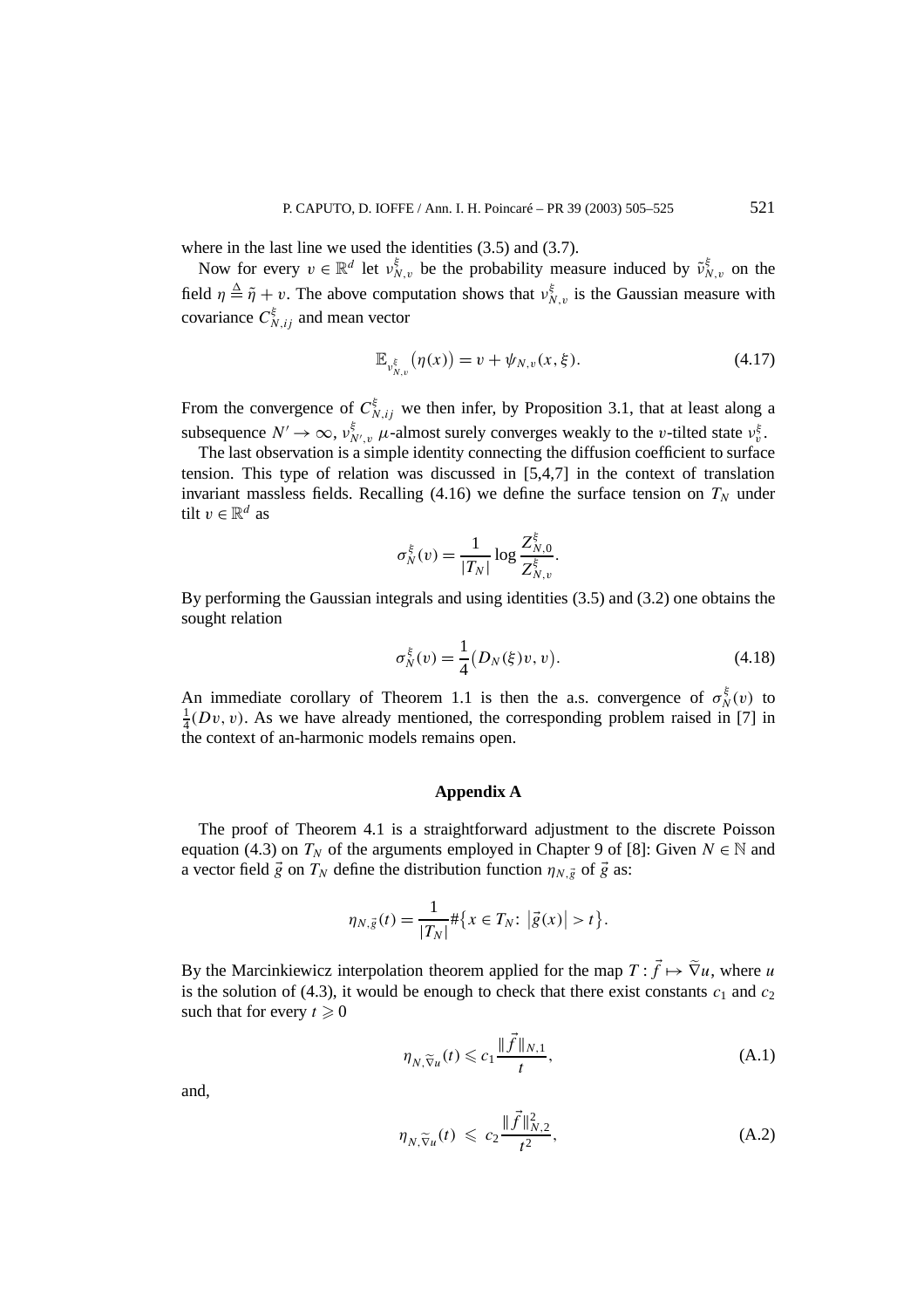Since  $\|\widetilde{\nabla}u\|_{N,2} \leq \|\vec{f}\|_{N,2}$ , the second estimate trivially follows from Markov inequality (with  $c_2 = 1$ ). It remains to check  $(A.1)$ 

To facilitate the exposition we shall consider only the dyadic case  $N = 2^n$ . Also, it is enough to derive the bound only for the vector fields  $\vec{f}$  of the form  $\vec{f}(x) = f(x)\vec{e}_1$ .

For every  $k = 0, 1, \ldots, n - 1$  define the decomposition

$$
T_N = \bigvee_{x \in KT_{N/K}} B_x^k
$$

of the torus  $T_N$  into the lattice boxes  $B_x^k = x + \{0, \ldots, 2^k - 1\}^d$  of the linear size  $K = 2^k$ . The boxes on different *k*-scales are naturally ordered by the inclusion: we say  $B_y^l$  is a predecessor of  $B_x^k$  if  $l > k$  and  $B_x^k \subset B_y^l$ . By definition  $T_N$  is a predecessor of any of the boxes  $B_x^k$  on any of the *k*-scales. Let us fix a number  $t > ||f||_{N,1}$ . We say that a box  $B_x^k$ is *correct* if

$$
\frac{1}{|B_x^k|}\sum_{y\in B_x^k}|f(y)|=\frac{1}{K^d}\sum_{y\in B_x^k}|f(y)|\leq t.
$$

By the choice of *t* the common ancestor  $T_N$  is always correct. An incorrect box  $B_x^k$  is called *marked* if it is incorrect, but all his predecessors are correct. By construction,

$$
t < \frac{1}{|B_x^k|} \sum_{y \in B_x^k} |f(y)| \leq 2^d t,\tag{A.3}
$$

for every marked box  $B_x^l$ . Since all the marked boxes are disjoint, the first of the inequalities in (A.3) implies that the total marked volume

$$
\frac{1}{|T_N|} \sum_{(k,x):\ B_X^k \text{ is marked}} |B_x^k| \leq \frac{\|f\|_{N,1}}{t}.\tag{A.4}
$$

Let us renumber all the marked boxes as  $B_1, \ldots, B_l$  and decompose  $f$  as

$$
f(x) = f(x) \mathbb{1}_{T_N \setminus \cup B_i}(x) + \sum_{i=1}^l f(x) \mathbb{1}_{B_i}(x) \stackrel{\Delta}{=} f^0(x) + \sum_{i=1}^l f^i(x).
$$

Accordingly, we decompose solutions *u* of (4.3) as  $u = u^0 + \sum_1^l u^j$ , where

$$
\sum_{i=1}^{d} \widetilde{\nabla}_i^* \widetilde{\nabla}_i u^j(x) = -\widetilde{\nabla}_1^* f^j(x),\tag{A.5}
$$

for  $j = 0, 1, \ldots, l$ . Evidently,

$$
\eta_{N,\widetilde{\nabla}u}(2t) \leq \eta_{N,\widetilde{\nabla}u^{0}}(t) + \eta_{N,\widetilde{\nabla}\sum_{1}^{l}u^{i}}(t).
$$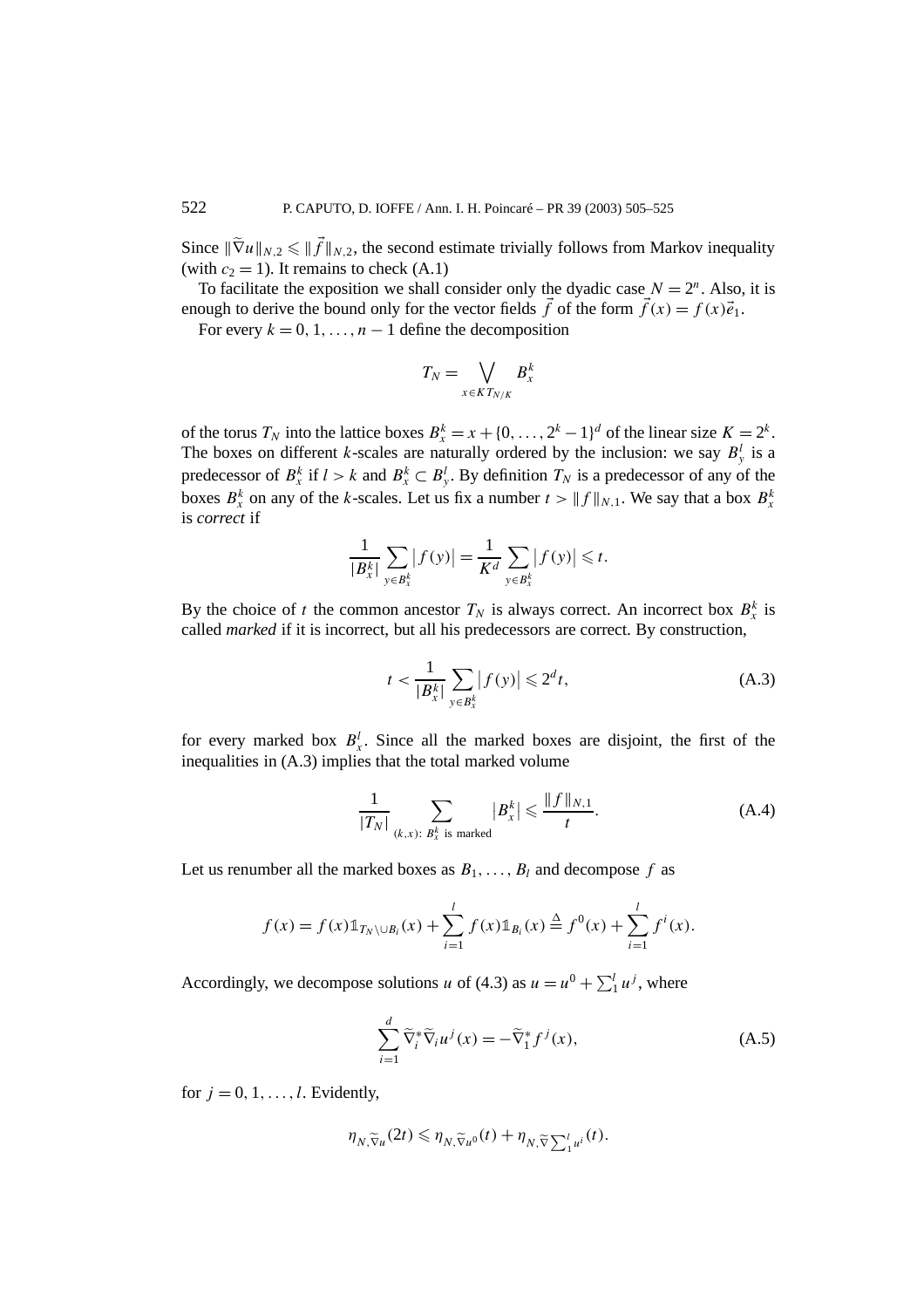Since  $|f^0|$  is bounded above by *t*, it follows from (A.2) that

$$
\eta_{N,\widetilde{\nabla}u^{0}}(t) \leqslant \frac{\|f^{0}\|_{N,2}^{2}}{t^{2}} \leqslant \frac{\|f^{0}\|_{N,1}}{t}.
$$
\n(A.6)

The bulk of the work is, thus, to derive the  $L<sup>1</sup>$  estimate on the distribution function  $\eta_{N,\widetilde{V}}\sum_{i=1}^{l}u^{i}$  corresponding to the irregular part  $\sum_{i=1}^{l}f^{i}$  of the vector field  $\vec{f} = f\vec{e}_{1}$ . Eq. (A.5) feels the right-hand side  $f^i$  only inside the box  $B_i$ . For  $B_i = B_x^k$  let us define the enlargement  $\overline{B}_i = \overline{B}_x^k$  via

$$
\overline{B}_i = \overline{B}_x^k = \bigcup_{y \in K T_{N/K}: \ \|y - x\|_\infty \leqslant K} B_y^k.
$$

In other words,  $\overline{B}_x^k$  is the union of  $B_x^k$  with all its nearest and next-nearest neighbour boxes on the *k*th scale. By (A.4),

$$
\frac{1}{|T_N|} \sum_{i=1}^l |\overline{B}_i| \leq 3^d \frac{\|f\|_1}{t}.
$$
 (A.7)

In order to estimate  $\eta_{N, \widetilde{\nabla}_u}$  outside  $\overline{B}_i$  write:

$$
\widetilde{\nabla}_j u^i(x) = \sum_{y \in B_i} \widetilde{\nabla}_j G_N(x - y) f^i(y) \stackrel{\Delta}{=} \sum_{y \in B_i} \widetilde{\nabla}_{1,j}^2 G_N(x - y) f^i(y) \tag{A.8}
$$

where

$$
\widetilde{\nabla}_{1,j}^2 G_N(z) = \sum_{m=0}^{\infty} \widetilde{\nabla}_{1,j}^2 p_m(z),
$$

and  $p_m$  is the *m*-step transition function of the simple random walk on  $T_N$ .

There is no loss to assume that  $f^i$  has zero average:

$$
\sum_{y \in B_i} f^i(x) = 0.
$$

Thus, for  $B_i = B_{y_0}^k$ , we can rewrite (A.8) as

$$
\widetilde{\nabla}_{j} u^{i}(x) = \sum_{y \in B_{i}} (\widetilde{\nabla}_{1,j}^{2} G_{N}(x - y) - \widetilde{\nabla}_{1,j}^{2} G_{N}(x - y_{0})) f^{i}(y).
$$
 (A.9)

By Theorem 1.5.5 in [13]  $(d \ge 3)$  or by Theorem 1.6.5 in [13]  $(d = 2)$ ,

$$
\left|\widetilde{\nabla}_{1,j}^2G_N(x-y)-\widetilde{\nabla}_{1,j}^2G_N(x-y_0)\right|\leqslant c_3(d)\frac{K}{|x-y_0|^{d+1}}.
$$

It follows that

$$
\sum_{x \in T_N \setminus \overline{B_i}} |\widetilde{\nabla} u^i(x)| \leqslant c_4 \sum_{y \in B_i} |f(y)|,
$$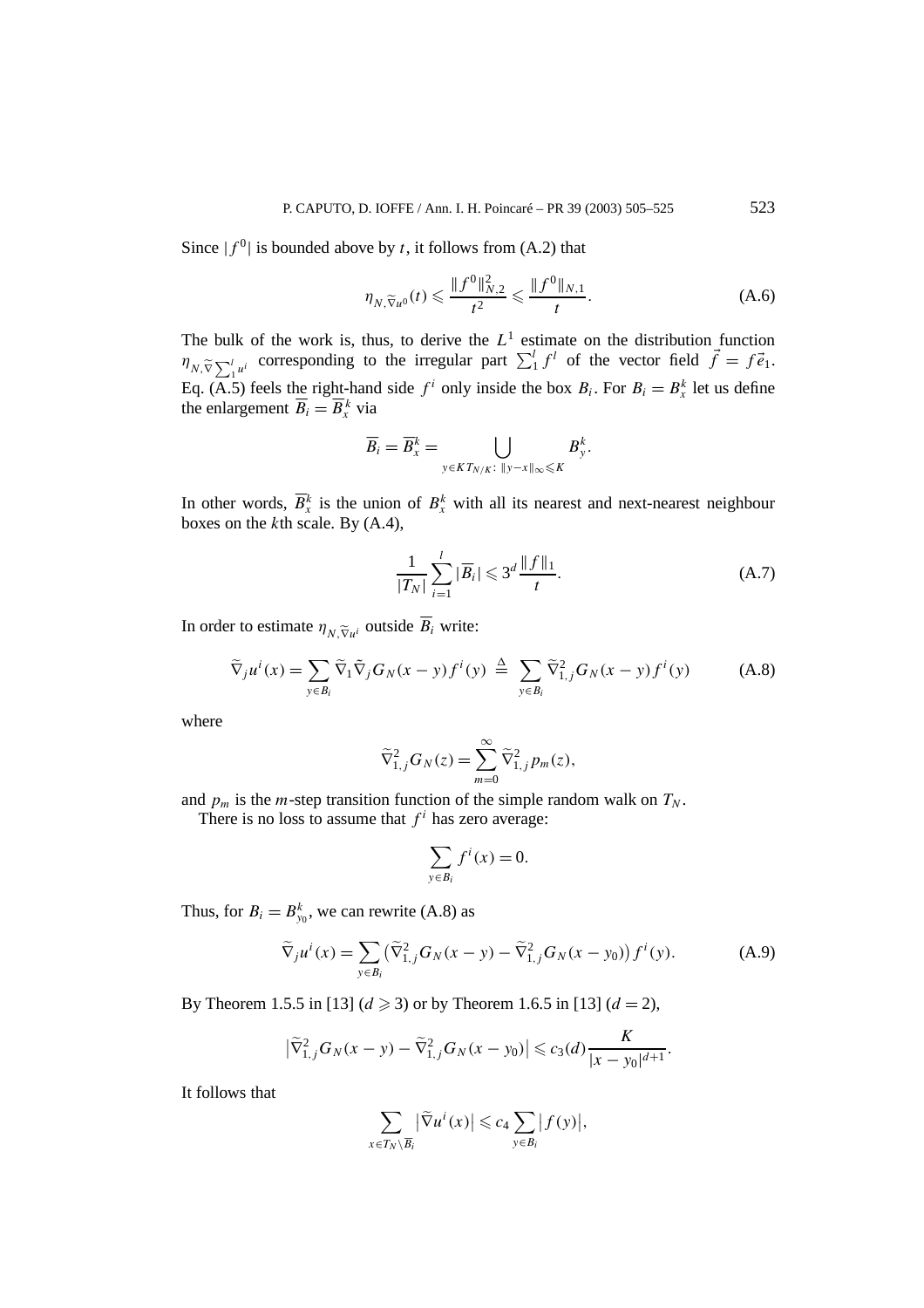for all  $i = 1, \ldots, l$ . Since the marked boxes  $B_1, \ldots, B_l$  are disjoint,

$$
\sum_{x \in T_N \setminus \cup \overline{B}_i} \left| \widetilde{\nabla} \sum_{i=1}^l u^i(x) \right| \leqslant \sum_{y \in T_N} |f(y)|.
$$

As a result,

$$
\frac{1}{|T_N|} \# \left\{ x \in T_N \setminus \bigcup \overline{B}_i : \left| \widetilde{\nabla} \sum_{i=1}^l u^i(x) \right| > t \right\} \leqslant c_4 \frac{\| f \|_{N,1}}{t},
$$

which, by (A.7), leads to the desired estimated on the distribution function of the  $\tilde{\nabla}\sum_{1}^{l}u^{i}$ part:

$$
\eta_{N,\widetilde{\nabla}\sum_{1}^{l}u^{i}}(t)\leqslant c_{5}\frac{\|f\|_{N,1}}{t}.
$$

The proof of Theorem 4.1 is concluded.

#### **REFERENCES**

- [1] D. Boivin, Weak convergence for reversible random walks in a random environment, Ann. Probab. 21 (1993) 1427–1440.
- [2] D. Bovin, Y. Derriennic, The ergodic theorem for additive cocycles of  $\mathbb{Z}^d$  or  $\mathbb{R}^d$ , Ergodic Theory Dynam. Systems 11 (1991) 19–39.
- [3] A. De Masi, P. Ferrari, S. Goldstein, W.D. Wick, An invariance principle for reversible Markov processes. Applications to random motions in random environments, J. Statist. Phys. 55 (1989) 787–855.
- [4] J.-D. Deuschel, G. Giacomin, D. Ioffe, Large deviations and concentration properties for ∇*φ* interface models, Probab. Theory Related Fields 117 (2000) 49–111.
- [5] T. Funaki, H. Spohn, Motion by mean curvature from the Ginzburg–Landau ∇*φ* interface model, Comm. Math. Phys. 185 (1997) 1–36.
- [6] H.O. Georgii, Gibbs Measures and Phase Transitions, in: de Gruyter Studies in Math., Vol. 9, 1988.
- [7] G. Giacomin, S. Olla, H. Spohn, Equilibrium fluctuation for a Ginzburg–Landau interface model, Ann. Probab., to appear.
- [8] D. Gilbarg, N.S. Trudinger, Elliptic Partial Differential Equations of Second Order, Springer, 1983.
- [9] V.V. Jikov, S.M. Kozlov, O.A. Oleinik, Homogenization of Differential Operators and Integral Functionals, Springer, 1994.
- [10] C. Kipnis, S.R.S. Varadhan, Central limit theorem for additive functionals of reversible Markov processes and applications to simple exclusions, Comm. Math. Phys. 104 (1986) 1–19.
- [11] S.M. Kozlov, The method of averaging and walks in inhomogeneous environments, Russian Math. Surveys 40 (2) (1985) 73–145.
- [12] C. Landim, S. Olla, S.R.S. Varadhan, Finite-dimensional approximation of the self-diffusion coefficient for the exclusion process, Ann. Probab., to appear.
- [13] G.F. Lawler, Intersection of Random Walks, Probability and its Applications, Birkhäuser Boston, 1991.